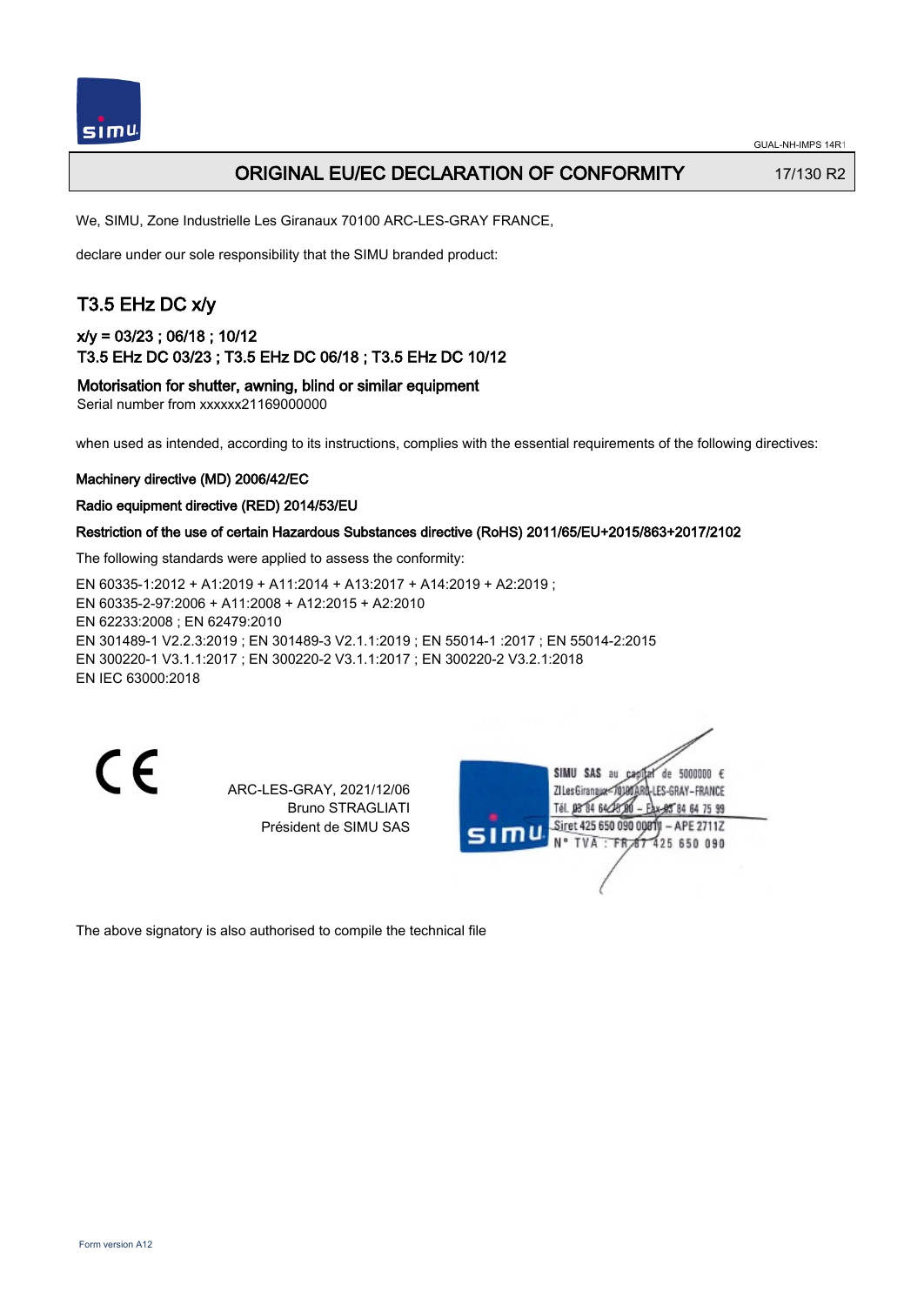



## ORIGINAL EU/EC DECLARATION OF CONFORMITY DECLARATION EU/CE DE CONFORMITE ORIGINALE

17/130 R2

We, SIMU, Zone Industrielle Les Giranaux 70100 ARC-LES-GRAY FRANCE, Nous,

declare under our sole responsibility that the SIMU branded product: declarons sous notre seule responsabilité que le produit de marque SIMU

# T3.5 EHz DC x/y

### x/y = 03/23 ; 06/18 ; 10/12 T3.5 EHz DC 03/23 ; T3.5 EHz DC 06/18 ; T3.5 EHz DC 10/12

Motorisation for shutter, awning, blind or similar equipment

Motorisation de volet, store, rideau ou équipement similaire

Serial number from xxxxxx21169000000 Numéro de série à partir de

when used as intended, according to its instructions, complies with the essential requirements of the following directives: utilisé, selon l'usage prévu, comme décrit dans son manuel d'utilisation, est conforme aux exigences essentielles des directives suivantes

Machinery directive (MD) 2006/42/EC

Directive Machine 2006/42/EC

Radio equipment directive (RED) 2014/53/EU

Directive sur les équipements radio 2014/53/EU

#### Restriction of the use of certain Hazardous Substances directive (RoHS) 2011/65/EU+2015/863+2017/2102

Directive RoHS 2011/65/EU+2015/863+2017/2102

The following standards were applied to assess the conformity: Les normes de référence suivantes ont été appliquées pour évaluer la conformité

EN 60335‑1:2012 + A1:2019 + A11:2014 + A13:2017 + A14:2019 + A2:2019 ; EN 60335‑2‑97:2006 + A11:2008 + A12:2015 + A2:2010 EN 62233:2008 ; EN 62479:2010 EN 301489‑1 V2.2.3:2019 ; EN 301489‑3 V2.1.1:2019 ; EN 55014‑1 :2017 ; EN 55014‑2:2015 EN 300220‑1 V3.1.1:2017 ; EN 300220‑2 V3.1.1:2017 ; EN 300220‑2 V3.2.1:2018 EN IEC 63000:2018

C F

ARC-LES-GRAY, 2021/12/06 Bruno STRAGLIATI Président de SIMU SAS

de 5000000  $\epsilon$ SIMU SAS au ZI Les Giranaux<sup>2</sup> ES-GRAY-FRANCE Tél. 08 84 64 2 64 75 99 Siret 425 650 090 00811  $-$  APF 27117 125 650 090

The above signatory is also authorised to compile the technical file

La personne signataire ci-dessus est aussi celle autorisée à constituer le dossier technique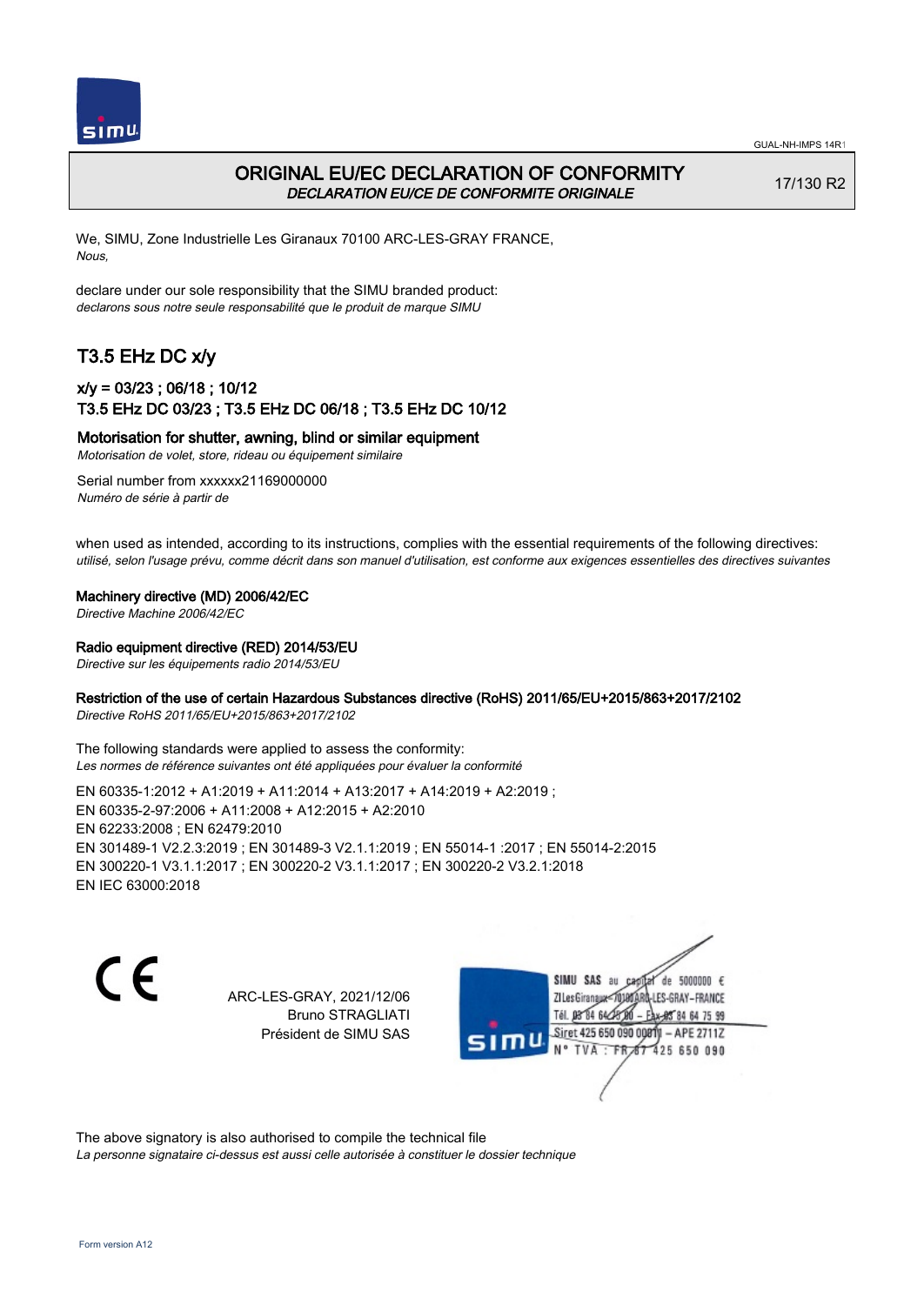



## ORIGINAL EU/EC DECLARATION OF CONFORMITY ORIGINAL EU/EG-KONFORMITÄTSERKLÄRUNG

17/130 R2

We, SIMU, Zone Industrielle Les Giranaux 70100 ARC-LES-GRAY FRANCE, Wir,

declare under our sole responsibility that the SIMU branded product: erklären unter unserer alleinigen Verantwortung, dass das mit der Marke SIMU versehene Produkt

# T3.5 EHz DC x/y

## x/y = 03/23 ; 06/18 ; 10/12 T3.5 EHz DC 03/23 ; T3.5 EHz DC 06/18 ; T3.5 EHz DC 10/12

#### Motorisation for shutter, awning, blind or similar equipment

Motorisierung für Abschlüsse or ähnliche Ausrüstung

Serial number from xxxxxx21169000000 Seriennummer ab

when used as intended, according to its instructions, complies with the essential requirements of the following directives: den einschlägigen Bestimmungen der folgenden Richtlinien entspricht, wenn es nach den Anweisungen des Herstellers bestimmungsgemäß verwendet wird

#### Machinery directive (MD) 2006/42/EC

Maschinenrichtlinie 2006/42/EC

#### Radio equipment directive (RED) 2014/53/EU

Funkanlagen-Richtlinie 2014/53/EU

#### Restriction of the use of certain Hazardous Substances directive (RoHS) 2011/65/EU+2015/863+2017/2102

RoHS-Richtlinie 2011/65/EU+2015/863+2017/2102

The following standards were applied to assess the conformity: Die Konformität wird durch die Einhaltung folgender Normen nachgewiesen

EN 60335‑1:2012 + A1:2019 + A11:2014 + A13:2017 + A14:2019 + A2:2019 ; EN 60335‑2‑97:2006 + A11:2008 + A12:2015 + A2:2010 EN 62233:2008 ; EN 62479:2010 EN 301489‑1 V2.2.3:2019 ; EN 301489‑3 V2.1.1:2019 ; EN 55014‑1 :2017 ; EN 55014‑2:2015 EN 300220‑1 V3.1.1:2017 ; EN 300220‑2 V3.1.1:2017 ; EN 300220‑2 V3.2.1:2018 EN IEC 63000:2018

 $\epsilon$ 

ARC-LES-GRAY, 2021/12/06 Bruno STRAGLIATI Président de SIMU SAS

de 5000000  $\epsilon$ SIMU SAS au ZI Les Giranauxe LES-GRAY-FRANCE Tél. 08 84 64 24 95 84 64 75 99 Siret 425 650 090 00811 - APE 2711Z  $TVA$ : FRAT 425 650 090

The above signatory is also authorised to compile the technical file

Die oben genannte Person ist auch bevollmächtigt, die relevanten technischen Unterlagen zusammenzustellen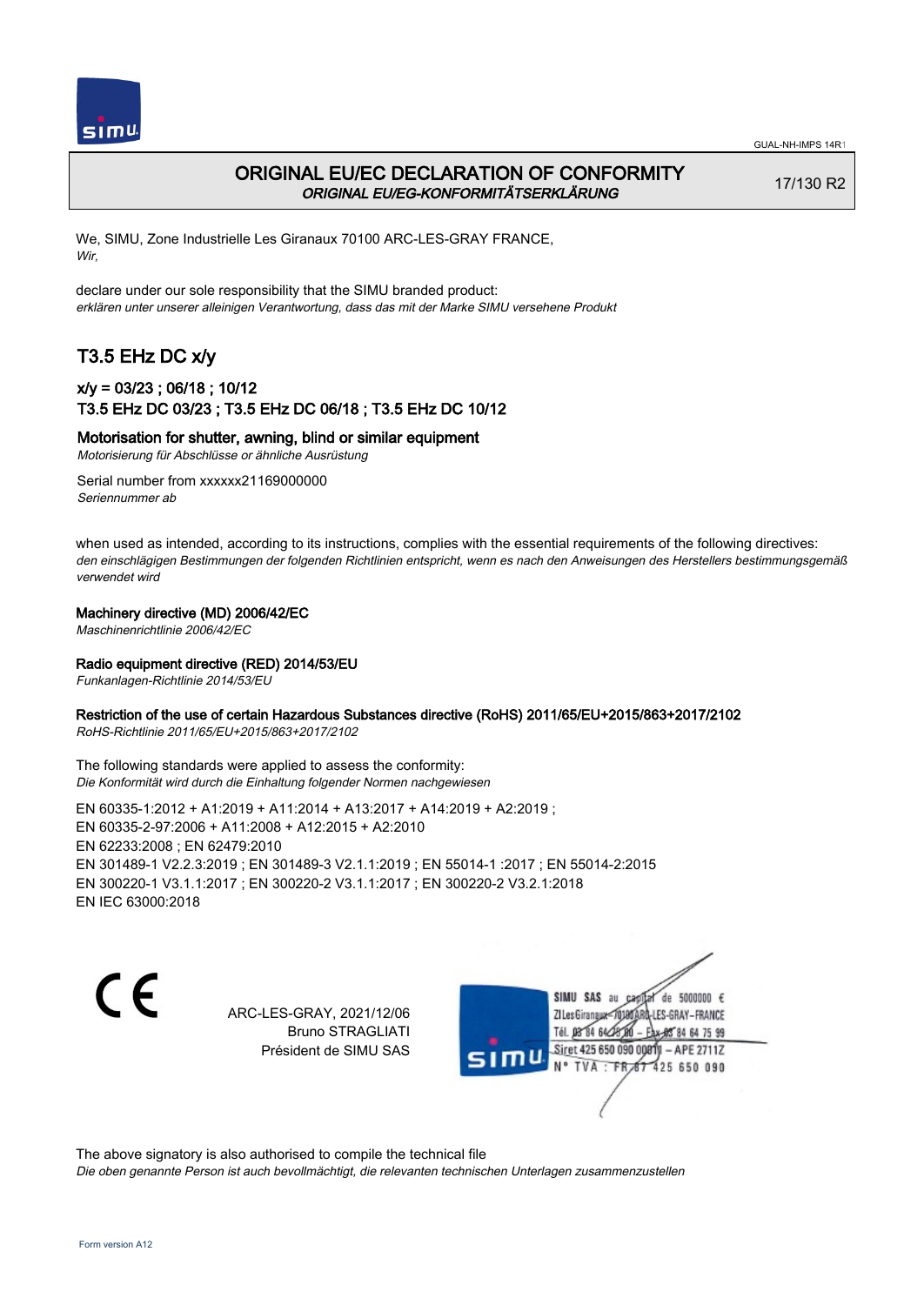



## ORIGINAL EU/EC DECLARATION OF CONFORMITY DECLARACIÓN UE/CE DE CONFORMIDAD ORIGINAL

17/130 R2

We, SIMU, Zone Industrielle Les Giranaux 70100 ARC-LES-GRAY FRANCE, Nosotros,

declare under our sole responsibility that the SIMU branded product: declaramos bajo nuestra única responsabilidad, que los productos de la marca SIMU

# T3.5 EHz DC x/y

## x/y = 03/23 ; 06/18 ; 10/12 T3.5 EHz DC 03/23 ; T3.5 EHz DC 06/18 ; T3.5 EHz DC 10/12

#### Motorisation for shutter, awning, blind or similar equipment

Motorización de persiana, toldo, cortina o equipos similares

Serial number from xxxxxx21169000000 número de serie a partir de

when used as intended, according to its instructions, complies with the essential requirements of the following directives: cuando se utilizan según el uso previsto, de conformidad con sus instrucciones, cumplen con los requisitos esenciales de las siguientes directivas

#### Machinery directive (MD) 2006/42/EC

Directiva "Máquinas" 2006/42/EC

#### Radio equipment directive (RED) 2014/53/EU

Directiva equipos radioeléctricos 2014/53/EU

#### Restriction of the use of certain Hazardous Substances directive (RoHS) 2011/65/EU+2015/863+2017/2102

Directiva RoHS 2011/65/EU+2015/863+2017/2102

The following standards were applied to assess the conformity: Las siguientes normas de referencia han sido aplicadas para evaluar la conformidad

EN 60335‑1:2012 + A1:2019 + A11:2014 + A13:2017 + A14:2019 + A2:2019 ; EN 60335‑2‑97:2006 + A11:2008 + A12:2015 + A2:2010 EN 62233:2008 ; EN 62479:2010 EN 301489‑1 V2.2.3:2019 ; EN 301489‑3 V2.1.1:2019 ; EN 55014‑1 :2017 ; EN 55014‑2:2015 EN 300220‑1 V3.1.1:2017 ; EN 300220‑2 V3.1.1:2017 ; EN 300220‑2 V3.2.1:2018 EN IEC 63000:2018

 $\epsilon$ 

ARC-LES-GRAY, 2021/12/06 Bruno STRAGLIATI Président de SIMU SAS

de 5000000  $\epsilon$ SIMU SAS au ZI Les Giranaux< LES-GRAY-FRANCE Tél. 08 84 64 24 95 84 64 75 99 Siret 425 650 090 00811 - APE 2711Z TVA: FR 67 425 650 090

The above signatory is also authorised to compile the technical file el firmante, anteriormente mencionado tambien esta facultado para elaborar el expediente tecnico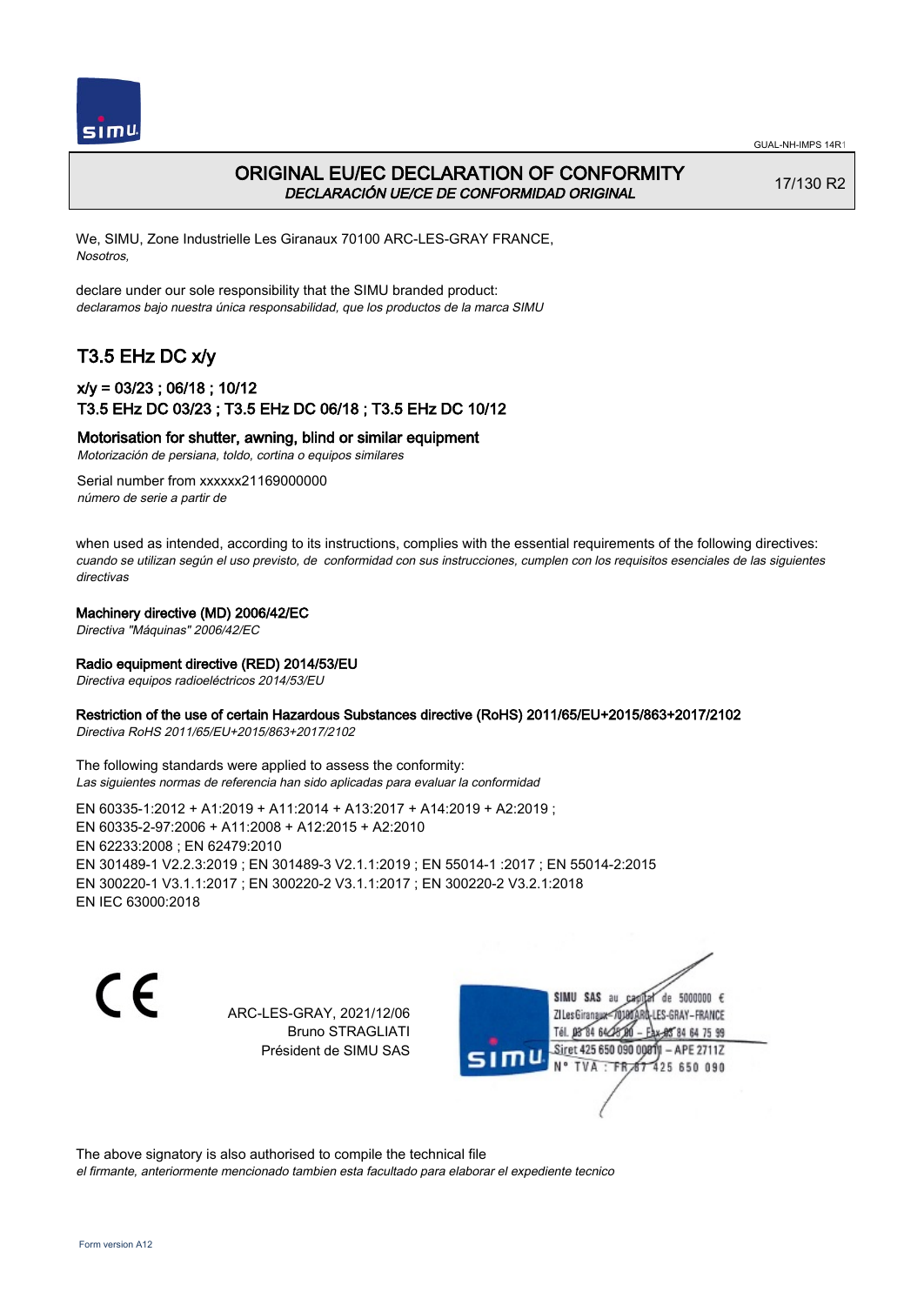

## ORIGINAL EU/EC DECLARATION OF CONFORMITY DICHIARAZIONE DI CONFORMITÀ UE/CE ORIGINALE

17/130 R2

We, SIMU, Zone Industrielle Les Giranaux 70100 ARC-LES-GRAY FRANCE, Noi,

declare under our sole responsibility that the SIMU branded product: dichiariamo sotto la nostra esclusiva responsabilità che l'appareccho di marca SIMU

# T3.5 EHz DC x/y

### x/y = 03/23 ; 06/18 ; 10/12 T3.5 EHz DC 03/23 ; T3.5 EHz DC 06/18 ; T3.5 EHz DC 10/12

Motorisation for shutter, awning, blind or similar equipment

Motorizzazione di tapparella, persiana, tenda o apparecchiatura similare

Serial number from xxxxxx21169000000 Numero di serie a partire da

when used as intended, according to its instructions, complies with the essential requirements of the following directives: se utilizzato secondo l'uso previsto, come descritto nel suo manuale d'istruzioni, è conforme ai requisiti essenziali delle seguenti Direttive

Machinery directive (MD) 2006/42/EC

Direttiva Macchine 2006/42/EC

Radio equipment directive (RED) 2014/53/EU

Direttiva apparecchiature radio 2014/53/EU

### Restriction of the use of certain Hazardous Substances directive (RoHS) 2011/65/EU+2015/863+2017/2102

Direttiva RoHS 2011/65/EU+2015/863+2017/2102

The following standards were applied to assess the conformity: I seguenti standard di riferimento sono stati applicati per ottenere la conformità

EN 60335‑1:2012 + A1:2019 + A11:2014 + A13:2017 + A14:2019 + A2:2019 ; EN 60335‑2‑97:2006 + A11:2008 + A12:2015 + A2:2010 EN 62233:2008 ; EN 62479:2010 EN 301489‑1 V2.2.3:2019 ; EN 301489‑3 V2.1.1:2019 ; EN 55014‑1 :2017 ; EN 55014‑2:2015 EN 300220‑1 V3.1.1:2017 ; EN 300220‑2 V3.1.1:2017 ; EN 300220‑2 V3.2.1:2018 EN IEC 63000:2018

C F

ARC-LES-GRAY, 2021/12/06 Bruno STRAGLIATI Président de SIMU SAS

de 5000000  $\epsilon$ SIMU SAS au ZI Les Giranaux< ES-GRAY-FRANCE Tél. 08 84 64 2 64 75 99 Siret 425 650 090 00811  $-$  APF 27117 125 650 090

The above signatory is also authorised to compile the technical file Il firmatario è inoltre autorizzato a costituire il fascicolo tecnico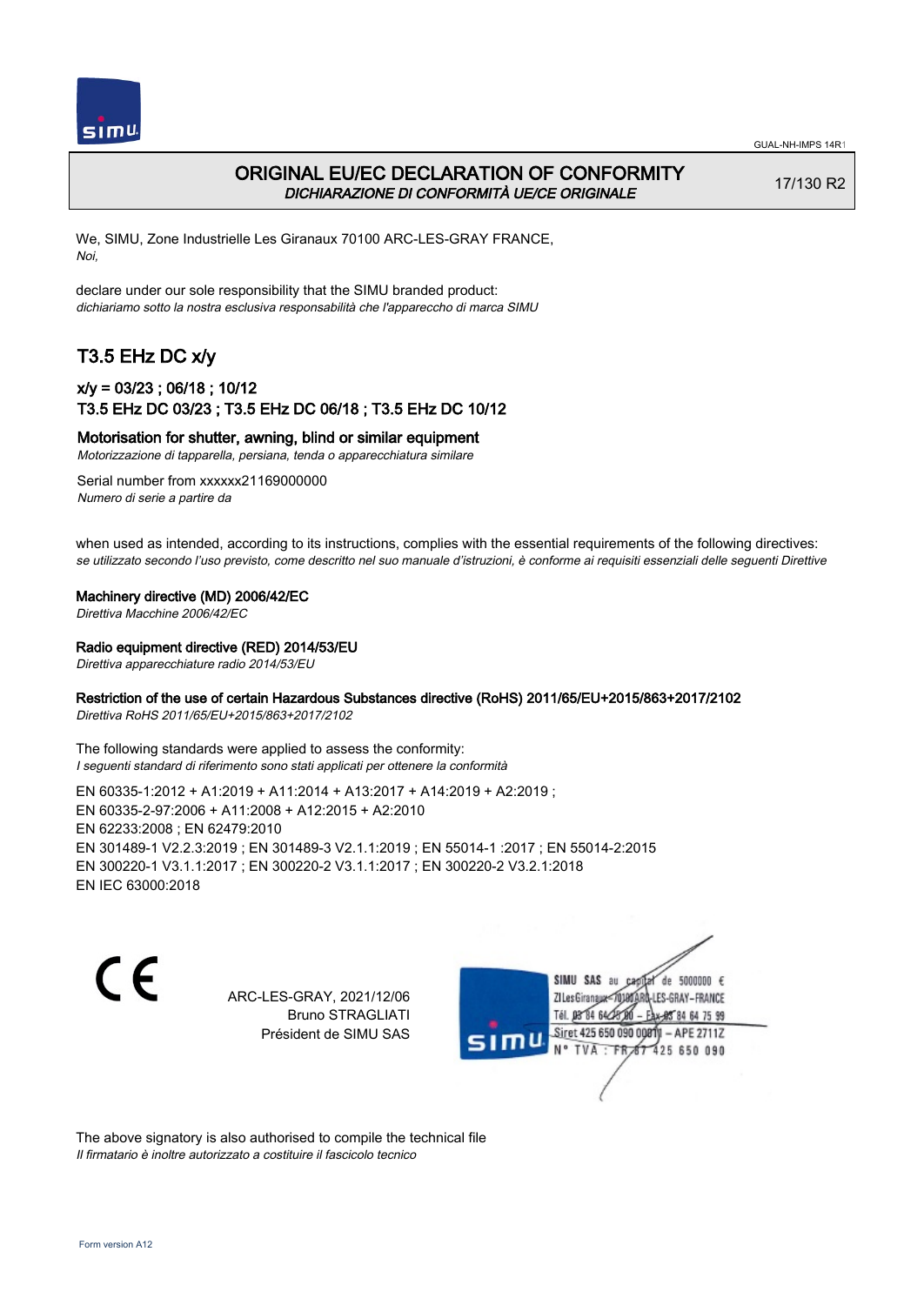



## ORIGINAL EU/EC DECLARATION OF CONFORMITY ОРИГИНАЛНА EU/EC ДЕКЛАРАЦИЯ ЗА СЪОТВЕТСТВИЕ

17/130 R2

We, SIMU, Zone Industrielle Les Giranaux 70100 ARC-LES-GRAY FRANCE, Ние,

declare under our sole responsibility that the SIMU branded product: декларираме на своя лична отговорност, че продукт с търговска марка SIMU

## T3.5 EHz DC x/y

### x/y = 03/23 ; 06/18 ; 10/12 T3.5 EHz DC 03/23 ; T3.5 EHz DC 06/18 ; T3.5 EHz DC 10/12

### Motorisation for shutter, awning, blind or similar equipment

Моторизация за ролетни щори, сенници или други подобни засенчващи изделия

Serial number from xxxxxx21169000000 сериен номер от

when used as intended, according to its instructions, complies with the essential requirements of the following directives: когато се използва съобразно предназначението си и в съответствие с инструкциите е в съответствие с основните изисквания на следните директиви

#### Machinery directive (MD) 2006/42/EC

Машинна директива 2006/42/EC

#### Radio equipment directive (RED) 2014/53/EU

Директива за радио оборудване 2014/53/EU

#### Restriction of the use of certain Hazardous Substances directive (RoHS) 2011/65/EU+2015/863+2017/2102

RoHS Директива относно ограничението на употребата на определени опасни вещества в електрическото и електронното оборудване 2011/65/EU+2015/863+2017/2102

The following standards were applied to assess the conformity: Следните референтни стандарти са приложени за оценяване на съответствието

EN 60335‑1:2012 + A1:2019 + A11:2014 + A13:2017 + A14:2019 + A2:2019 ; EN 60335‑2‑97:2006 + A11:2008 + A12:2015 + A2:2010 EN 62233:2008 ; EN 62479:2010 EN 301489‑1 V2.2.3:2019 ; EN 301489‑3 V2.1.1:2019 ; EN 55014‑1 :2017 ; EN 55014‑2:2015 EN 300220‑1 V3.1.1:2017 ; EN 300220‑2 V3.1.1:2017 ; EN 300220‑2 V3.2.1:2018 EN IEC 63000:2018

CE

ARC-LES-GRAY, 2021/12/06 Bruno STRAGLIATI Président de SIMU SAS



The above signatory is also authorised to compile the technical file Гоеподписващия също е упълномощен да съставя техническо досие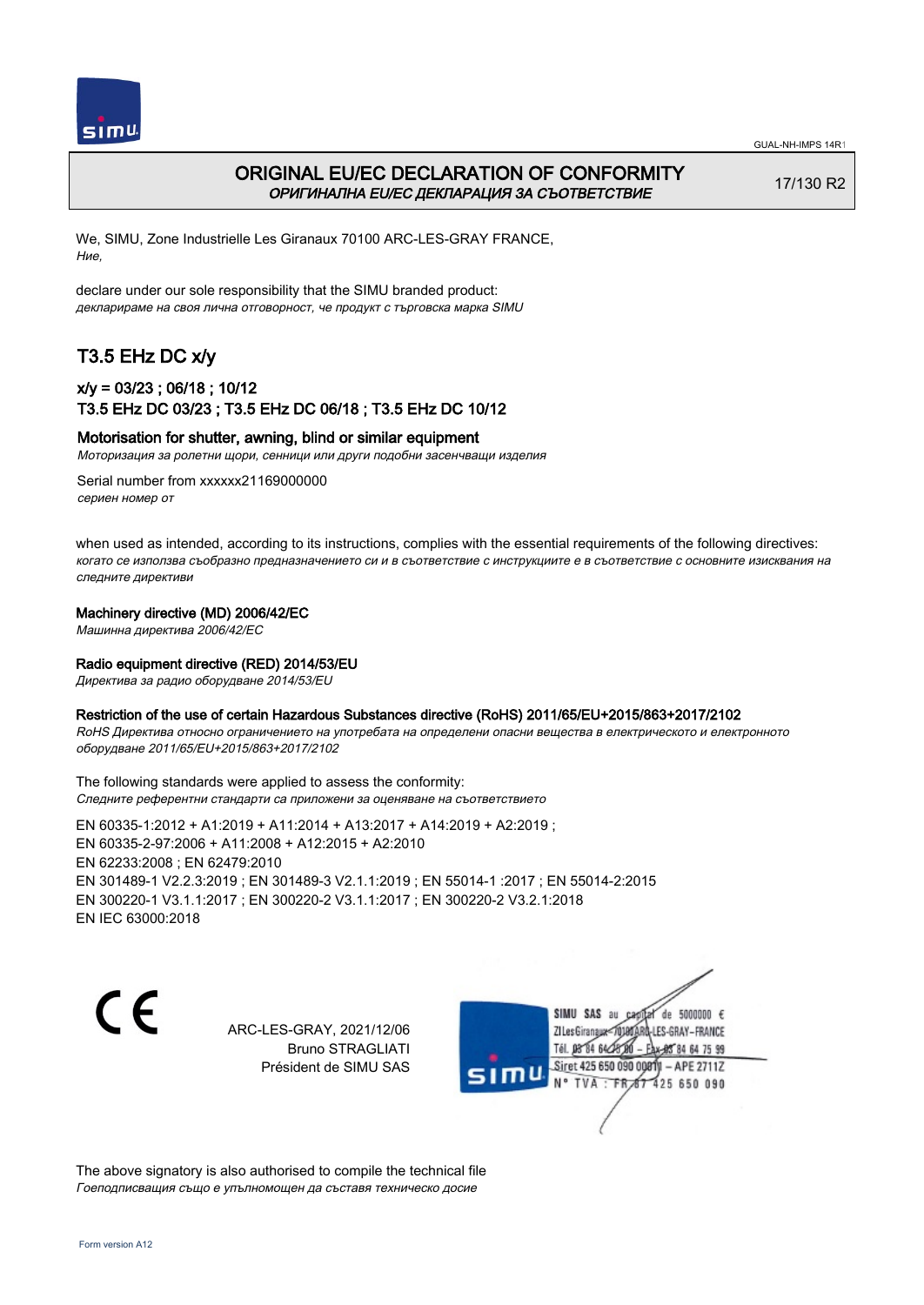

## ORIGINAL EU/EC DECLARATION OF CONFORMITY ORIGINÁLNÍ EU/ES PROHLÁŠENÍ O SHODĚ

17/130 R2

We, SIMU, Zone Industrielle Les Giranaux 70100 ARC-LES-GRAY FRANCE, My,

declare under our sole responsibility that the SIMU branded product: prohlašujeme na svou výlučnou odpovědnost, že výrobek značky SIMU

# T3.5 EHz DC x/y

## x/y = 03/23 ; 06/18 ; 10/12 T3.5 EHz DC 03/23 ; T3.5 EHz DC 06/18 ; T3.5 EHz DC 10/12

Motorisation for shutter, awning, blind or similar equipment

Pohon pro rolety, markýzy, clony nebo podobná zařízení

Serial number from xxxxxx21169000000 Sériové číslo od

when used as intended, according to its instructions, complies with the essential requirements of the following directives: pokud je používán v souladu s účelem použití a s návodem, splňuje základní požadavky těchto směrnic

#### Machinery directive (MD) 2006/42/EC

Směrnice o strojních zařízeních 2006/42/EC

#### Radio equipment directive (RED) 2014/53/EU

Směrnice o dodávání rádiových zařízení na trh 2014/53/EU

#### Restriction of the use of certain Hazardous Substances directive (RoHS) 2011/65/EU+2015/863+2017/2102

Směrnice o omezení používání některých nebezpečných látek v elektrických a elektronických zařízeních 2011/65/EU+2015/863+2017/2102

The following standards were applied to assess the conformity: Pro posouzení shody byly použity následující normy

EN 60335‑1:2012 + A1:2019 + A11:2014 + A13:2017 + A14:2019 + A2:2019 ; EN 60335‑2‑97:2006 + A11:2008 + A12:2015 + A2:2010 EN 62233:2008 ; EN 62479:2010 EN 301489‑1 V2.2.3:2019 ; EN 301489‑3 V2.1.1:2019 ; EN 55014‑1 :2017 ; EN 55014‑2:2015 EN 300220‑1 V3.1.1:2017 ; EN 300220‑2 V3.1.1:2017 ; EN 300220‑2 V3.2.1:2018 EN IEC 63000:2018

C F

ARC-LES-GRAY, 2021/12/06 Bruno STRAGLIATI Président de SIMU SAS

de 5000000  $\epsilon$ SIMU SAS au ZI Les Giranaux< LES-GRAY-FRANCE Tél. 08 R4 64 2 64 75 99 Siret 425 650 090 00811  $-$  APF 27117 125 650 090

The above signatory is also authorised to compile the technical file Výše uvedená osoba je také osoba pověřená sestavením technické dokumentace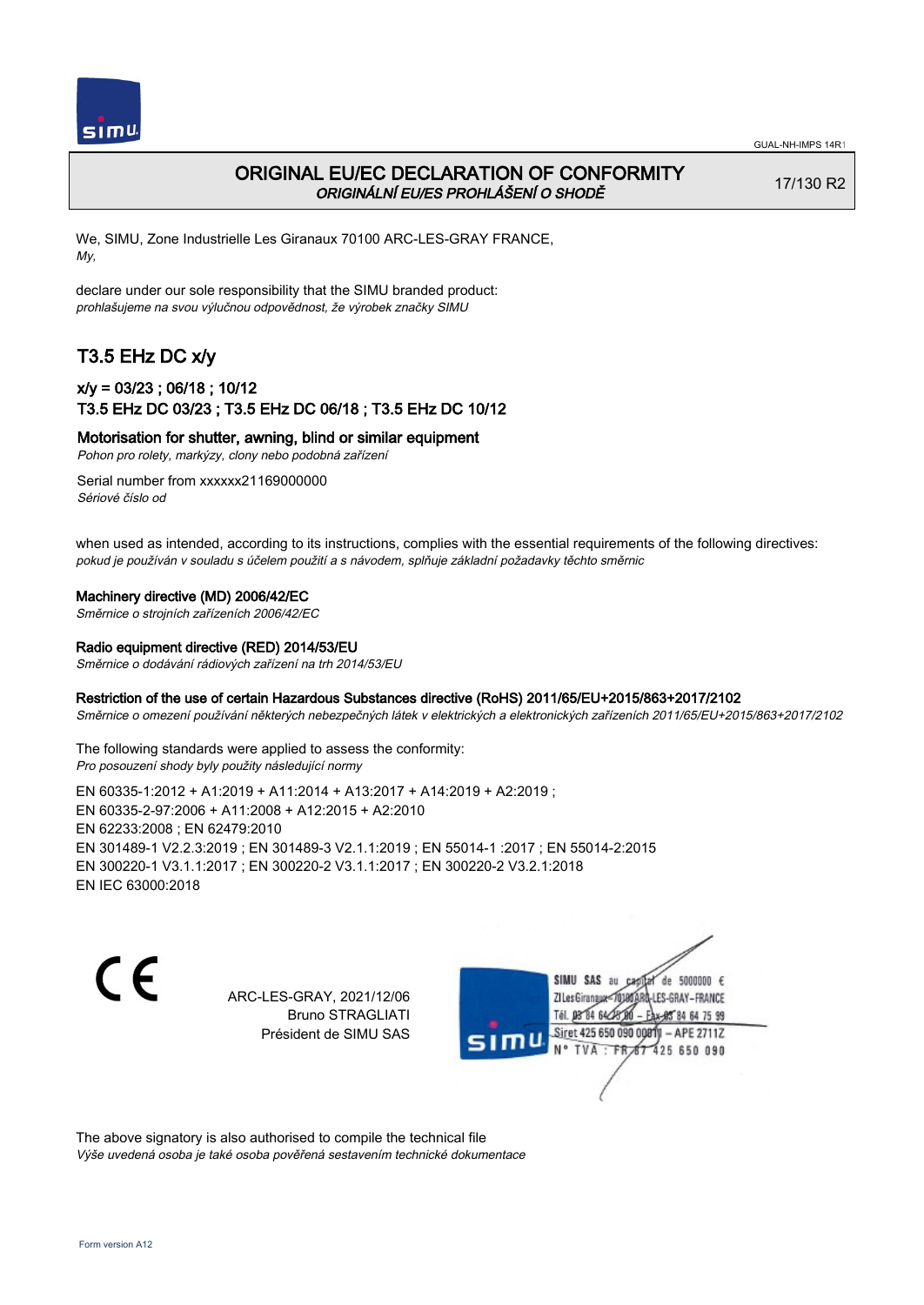



## ORIGINAL EU/EC DECLARATION OF CONFORMITY ORIGINAL EU/EF-OVERENSSTEMMELSESERKLÆRING

17/130 R2

We, SIMU, Zone Industrielle Les Giranaux 70100 ARC-LES-GRAY FRANCE, Vi,

declare under our sole responsibility that the SIMU branded product: erklærer som eneansvarlige, at SIMU mærkede produkter

## T3.5 EHz DC x/y

## x/y = 03/23 ; 06/18 ; 10/12 T3.5 EHz DC 03/23 ; T3.5 EHz DC 06/18 ; T3.5 EHz DC 10/12

Motorisation for shutter, awning, blind or similar equipment

Motorisering af gitre, markiser, persienner eller lign. udstyr

Serial number from xxxxxx21169000000 serienummer fra

when used as intended, according to its instructions, complies with the essential requirements of the following directives: når det anvendes efter hensigten, efter dennes instrukser, overholder kravene i følgende direktiver

Machinery directive (MD) 2006/42/EC

Maskindirektivet 2006/42/EC

Radio equipment directive (RED) 2014/53/EU

Radioudstyrsdirektivet 2014/53/EU

### Restriction of the use of certain Hazardous Substances directive (RoHS) 2011/65/EU+2015/863+2017/2102

RoHS direktiv 2011/65/EU+2015/863+2017/2102

The following standards were applied to assess the conformity: Referencestandarderne der følger blev anvendt til at vurdere overholdelsen

EN 60335‑1:2012 + A1:2019 + A11:2014 + A13:2017 + A14:2019 + A2:2019 ; EN 60335‑2‑97:2006 + A11:2008 + A12:2015 + A2:2010 EN 62233:2008 ; EN 62479:2010 EN 301489‑1 V2.2.3:2019 ; EN 301489‑3 V2.1.1:2019 ; EN 55014‑1 :2017 ; EN 55014‑2:2015 EN 300220‑1 V3.1.1:2017 ; EN 300220‑2 V3.1.1:2017 ; EN 300220‑2 V3.2.1:2018 EN IEC 63000:2018

 $\epsilon$ 

ARC-LES-GRAY, 2021/12/06 Bruno STRAGLIATI Président de SIMU SAS

de 5000000  $\epsilon$ SIMU SAS au ZI Les Giranaux< LES-GRAY-FRANCE Tél. 08 84 64 2 64 75 99 Siret 425 650 090 00811  $-$  APF 27117 125 650 090

The above signatory is also authorised to compile the technical file Personen nævnt ovenfor er også godkendt til at udarbejde det tekniske dossier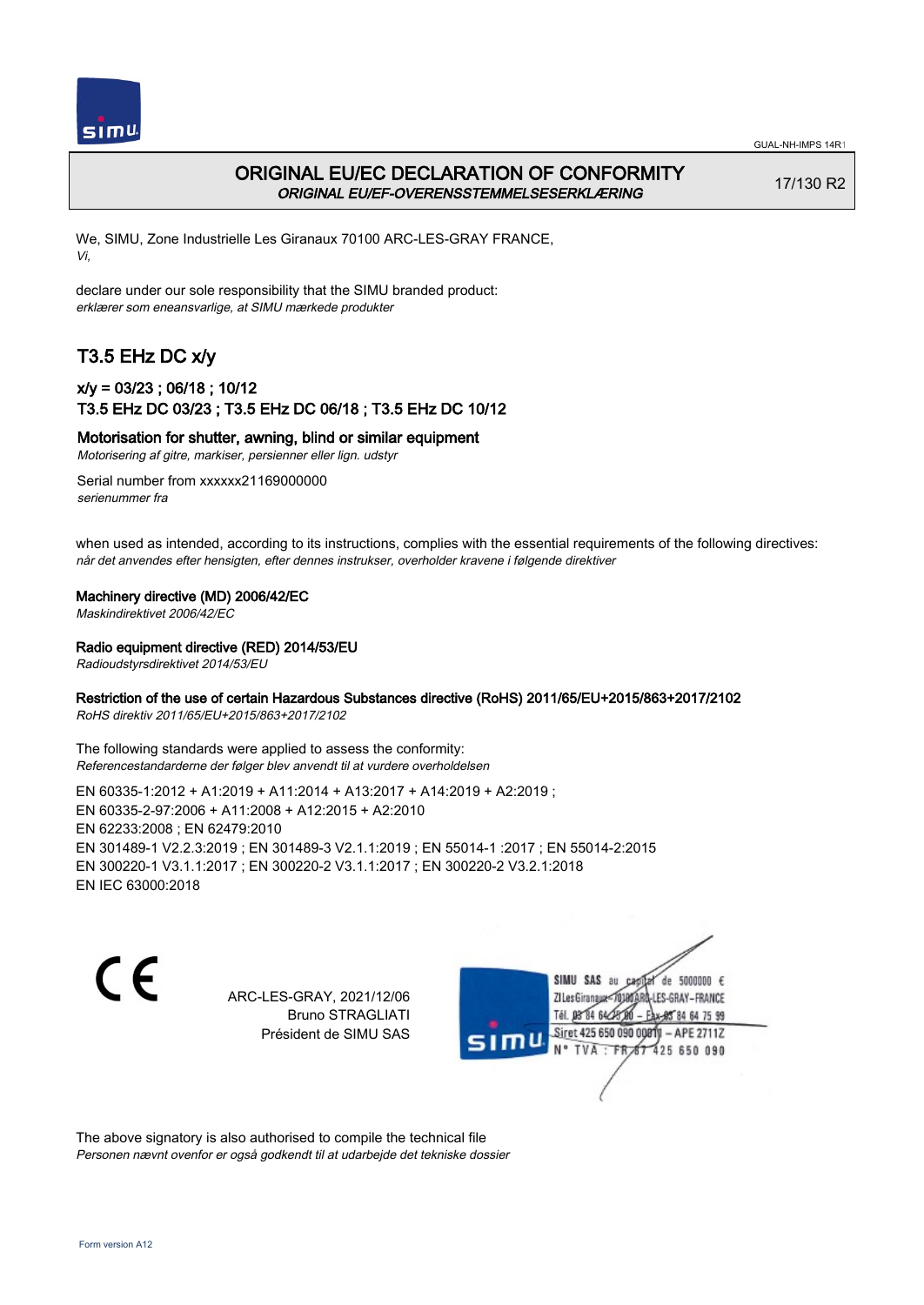

## ORIGINAL EU/EC DECLARATION OF CONFORMITY EL/EK VASTAVUSDEKLARATSIOON

17/130 R2

We, SIMU, Zone Industrielle Les Giranaux 70100 ARC-LES-GRAY FRANCE, Meie,

declare under our sole responsibility that the SIMU branded product: kinnitame kogu vastutusega, et SIMU kaubamärgiga tooted

# T3.5 EHz DC x/y

## x/y = 03/23 ; 06/18 ; 10/12 T3.5 EHz DC 03/23 ; T3.5 EHz DC 06/18 ; T3.5 EHz DC 10/12

### Motorisation for shutter, awning, blind or similar equipment

Aknaluukide, varikatuste, aknakardinate või sarnaste seadmete motoriseerimine

Serial number from xxxxxx21169000000 Seerianumber alates

when used as intended, according to its instructions, complies with the essential requirements of the following directives: kui kasutatakse eesmärgipäraselt ja juhiste kohaselt, vastavad käesoleva direktiivi põhinõuetele

#### Machinery directive (MD) 2006/42/EC

Masinate direktiiv 2006/42/EC

#### Radio equipment directive (RED) 2014/53/EU

Direktiiv raadioseadmete turul kättesaadavuse kohta 2014/53/EU

#### Restriction of the use of certain Hazardous Substances directive (RoHS) 2011/65/EU+2015/863+2017/2102

RoHs direktiiv ohtlike ainete kasutamise piirangute kohta elektri- ja elektroonikaseadmetes 2011/65/EU+2015/863+2017/2102

The following standards were applied to assess the conformity: Vastavusdeklaratsiooni hindamiseks kasutatakse järgmisi standardeid

EN 60335‑1:2012 + A1:2019 + A11:2014 + A13:2017 + A14:2019 + A2:2019 ; EN 60335‑2‑97:2006 + A11:2008 + A12:2015 + A2:2010 EN 62233:2008 ; EN 62479:2010 EN 301489‑1 V2.2.3:2019 ; EN 301489‑3 V2.1.1:2019 ; EN 55014‑1 :2017 ; EN 55014‑2:2015 EN 300220‑1 V3.1.1:2017 ; EN 300220‑2 V3.1.1:2017 ; EN 300220‑2 V3.2.1:2018 EN IEC 63000:2018

 $\epsilon$ 

ARC-LES-GRAY, 2021/12/06 Bruno STRAGLIATI Président de SIMU SAS

de 5000000  $\epsilon$ SIMU SAS au ZI Les Giranaux<sup>2</sup> ES-GRAY-FRANCE Tél. 08 84 64 2 64 75 99 Siret 425 650 090 00811  $-$  APF 27117 125 650 090

The above signatory is also authorised to compile the technical file Eelpool nimetatud isik on volitatud koostama tehnilist dokumentatsiooni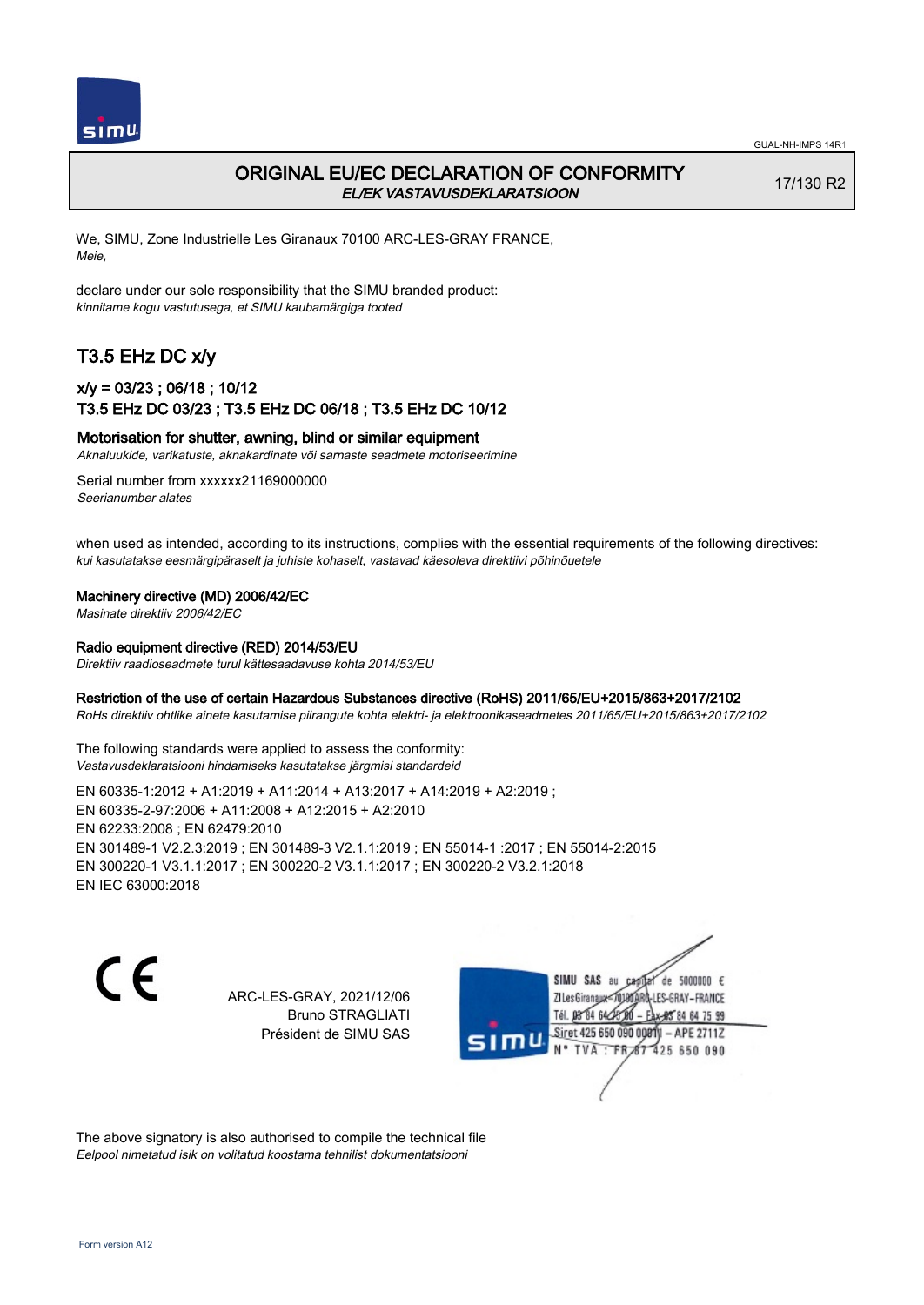

## ORIGINAL EU/EC DECLARATION OF CONFORMITY ALKUPERÄISET EU/EY-VAATIMUSTENMUKAISUUSVAKUUTUS

17/130 R2

We, SIMU, Zone Industrielle Les Giranaux 70100 ARC-LES-GRAY FRANCE, Me,

declare under our sole responsibility that the SIMU branded product: vakuutamme omalla vastuullamme, että SIMU merkkituote

# T3.5 EHz DC x/y

## x/y = 03/23 ; 06/18 ; 10/12 T3.5 EHz DC 03/23 ; T3.5 EHz DC 06/18 ; T3.5 EHz DC 10/12

Motorisation for shutter, awning, blind or similar equipment

Sälerullainten, markiisien, kaihtimien tai vastaavien motorisointi

Serial number from xxxxxx21169000000 sarianumerot

when used as intended, according to its instructions, complies with the essential requirements of the following directives: kun käytettynä oikein ja sen ohjeiden mukaan, noudattaa seuraavien direktiivien olennaisia vaatimuksia

#### Machinery directive (MD) 2006/42/EC

Konedirektiivin 2006/42/EC

#### Radio equipment directive (RED) 2014/53/EU

Radiolaitteiden direktiivin 2014/53/EU

### Restriction of the use of certain Hazardous Substances directive (RoHS) 2011/65/EU+2015/863+2017/2102

RoHS direktiivin 2011/65/EU+2015/863+2017/2102

The following standards were applied to assess the conformity: Seuraavia viitestandardeja sovellettiin vaatimustenmukaisuusvakuutusta arvioitaessa

EN 60335‑1:2012 + A1:2019 + A11:2014 + A13:2017 + A14:2019 + A2:2019 ; EN 60335‑2‑97:2006 + A11:2008 + A12:2015 + A2:2010 EN 62233:2008 ; EN 62479:2010 EN 301489‑1 V2.2.3:2019 ; EN 301489‑3 V2.1.1:2019 ; EN 55014‑1 :2017 ; EN 55014‑2:2015 EN 300220‑1 V3.1.1:2017 ; EN 300220‑2 V3.1.1:2017 ; EN 300220‑2 V3.2.1:2018 EN IEC 63000:2018

 $\epsilon$ 

ARC-LES-GRAY, 2021/12/06 Bruno STRAGLIATI Président de SIMU SAS

de 5000000  $\epsilon$ SIMU SAS au ZI Les Giranaux< ES-GRAY-FRANCE Tél. 08 84 64 2 64 75 99 Siret 425 650 090 00811  $-$  APF 27117 125 650 090

The above signatory is also authorised to compile the technical file Yllä allekirjoittaja on myös valtuutettu kokoamaan teknisten tiedostojen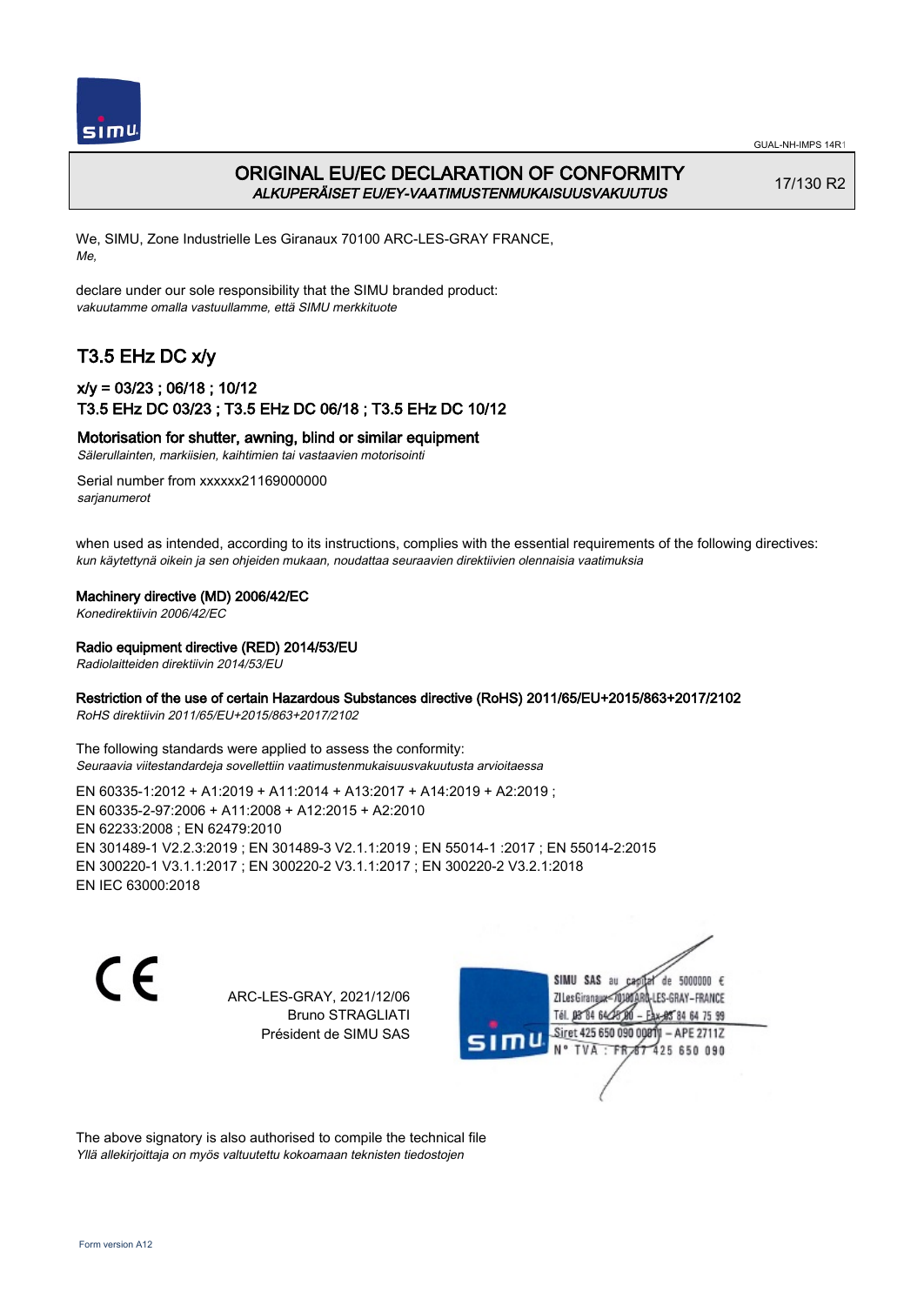

## ORIGINAL EU/EC DECLARATION OF CONFORMITY ΠΡΩΤΟΤΥΠΟ ΔΗΛΩΣΗ ΣΥΜΜΟΡΦΩΣΗΣ ΕΕ/EK

17/130 R2

We, SIMU, Zone Industrielle Les Giranaux 70100 ARC-LES-GRAY FRANCE, εμείς,

declare under our sole responsibility that the SIMU branded product: Δηλώνουμε αναλαμβάνοντας την αποκλειστική ευθύνη ότι το επώνυμο προϊόν SIMU

# T3.5 EHz DC x/y

## x/y = 03/23 ; 06/18 ; 10/12 T3.5 EHz DC 03/23 ; T3.5 EHz DC 06/18 ; T3.5 EHz DC 10/12

Motorisation for shutter, awning, blind or similar equipment

Μηχανοκίνηση για ρολα,τέντες,στόρια ή παρόμοιο εξοπλισμό

Serial number from xxxxxx21169000000 σειριακό αριθμό από

when used as intended, according to its instructions, complies with the essential requirements of the following directives: όταν χρησιμοποιείται όπως έχει προβλεφθεί, σύμφωνα με τις οδηγίες του, συμφωνεί με τις βασικές απαιτήσεις των ακόλουθων οδηγιών

#### Machinery directive (MD) 2006/42/EC

Οδηγία περι μηχανικού εξοπλισμού 2006/42/EC

## Radio equipment directive (RED) 2014/53/EU

Οδηγία ραδιοεξοπλισμού 2014/53/EU

### Restriction of the use of certain Hazardous Substances directive (RoHS) 2011/65/EU+2015/863+2017/2102

Οδηγίας RoHS 2011/65/EU+2015/863+2017/2102

The following standards were applied to assess the conformity: Τα πρότυπα αναφοράς που ακολουθούν εφαρμόστηκαν με σκοπό την αξιολόγηση της συμμόρφωσης

EN 60335‑1:2012 + A1:2019 + A11:2014 + A13:2017 + A14:2019 + A2:2019 ; EN 60335‑2‑97:2006 + A11:2008 + A12:2015 + A2:2010 EN 62233:2008 ; EN 62479:2010 EN 301489‑1 V2.2.3:2019 ; EN 301489‑3 V2.1.1:2019 ; EN 55014‑1 :2017 ; EN 55014‑2:2015 EN 300220‑1 V3.1.1:2017 ; EN 300220‑2 V3.1.1:2017 ; EN 300220‑2 V3.2.1:2018 EN IEC 63000:2018

C F

ARC-LES-GRAY, 2021/12/06 Bruno STRAGLIATI Président de SIMU SAS

de 5000000  $\epsilon$ SIMU SAS au ZI Les Giranaux-70180 LES-GRAY-FRANCE THE DR R4 64/28 64 75 99 Siret 425 650 090 00811  $-$  APF 27117 125 650 090

The above signatory is also authorised to compile the technical file

Το πρόσωπο που αναφέρεται παραπάνω είναι επίσης εξουσιοδοτημένο να καταρτίσει τον τεχνικό φάκελο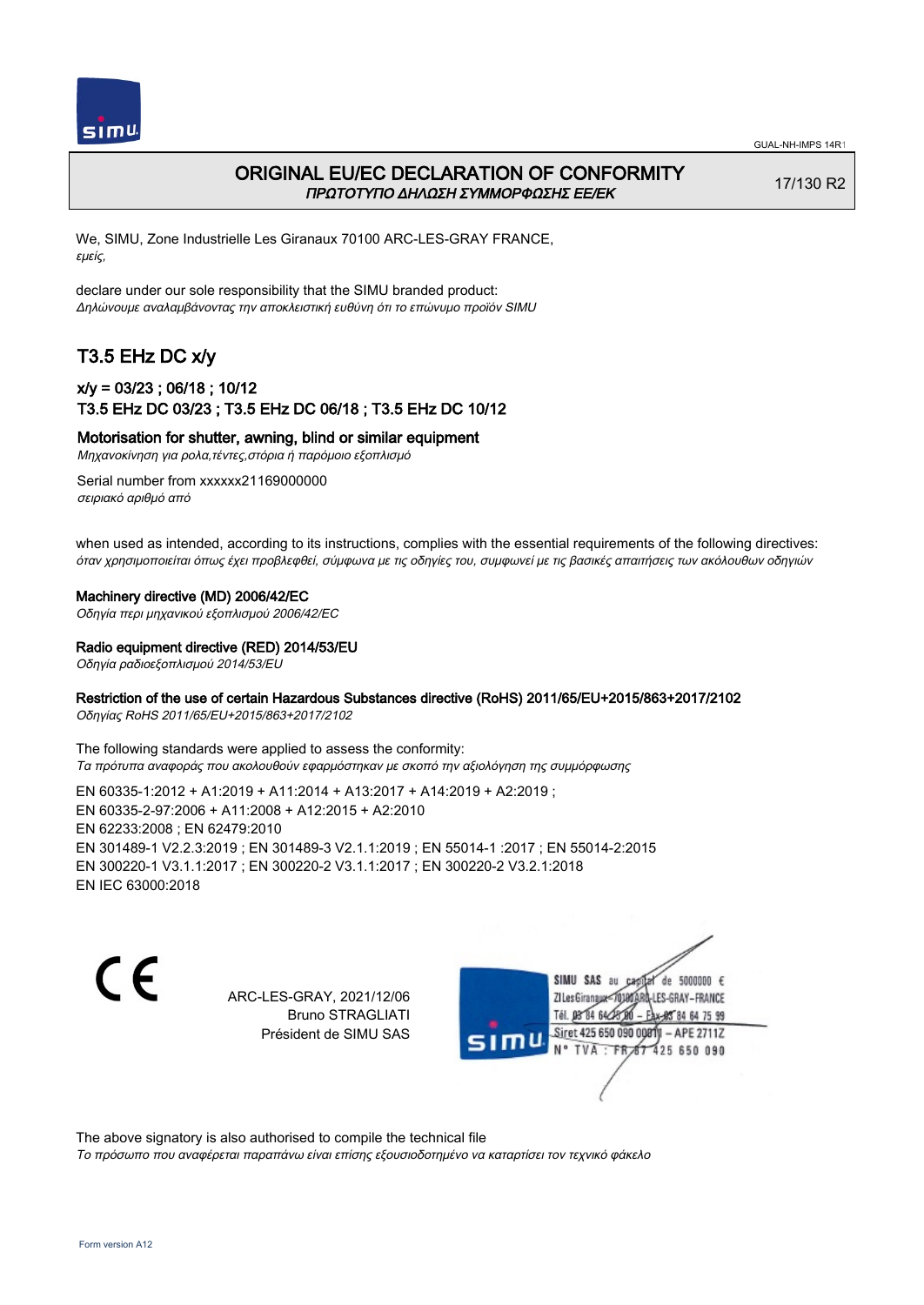

## ORIGINAL EU/EC DECLARATION OF CONFORMITY ORGINALNA EU/EC DEKLARACIJA O USKLAĐENOSTI

17/130 R2

We, SIMU, Zone Industrielle Les Giranaux 70100 ARC-LES-GRAY FRANCE, Mi,

declare under our sole responsibility that the SIMU branded product: izjavljujemo pod punom odgovornošču da je proizvod marke SIMU

# T3.5 EHz DC x/y

## x/y = 03/23 ; 06/18 ; 10/12 T3.5 EHz DC 03/23 ; T3.5 EHz DC 06/18 ; T3.5 EHz DC 10/12

Motorisation for shutter, awning, blind or similar equipment

Motorizacija za rolete,tende,sjenila ili slične opreme

Serial number from xxxxxx21169000000 Serijski broj iz

when used as intended, according to its instructions, complies with the essential requirements of the following directives: ako se upotrebljava prema namjeni, prema važećim uputama, usklađen sa prijeko potrebnim zahtijevima slijedećih direktiva

Machinery directive (MD) 2006/42/EC

Direktiva o strojevima 2006/42/EC

Radio equipment directive (RED) 2014/53/EU

Direktiva za radijsku opremu 2014/53/EU

### Restriction of the use of certain Hazardous Substances directive (RoHS) 2011/65/EU+2015/863+2017/2102

Direktiva RoHS 2011/65/EU+2015/863+2017/2102

The following standards were applied to assess the conformity: Slijedeće reference standarda se primjenjuju da se odredi usklađenost

EN 60335‑1:2012 + A1:2019 + A11:2014 + A13:2017 + A14:2019 + A2:2019 ; EN 60335‑2‑97:2006 + A11:2008 + A12:2015 + A2:2010 EN 62233:2008 ; EN 62479:2010 EN 301489‑1 V2.2.3:2019 ; EN 301489‑3 V2.1.1:2019 ; EN 55014‑1 :2017 ; EN 55014‑2:2015 EN 300220‑1 V3.1.1:2017 ; EN 300220‑2 V3.1.1:2017 ; EN 300220‑2 V3.2.1:2018 EN IEC 63000:2018

C F

ARC-LES-GRAY, 2021/12/06 Bruno STRAGLIATI Président de SIMU SAS

de 5000000  $\epsilon$ SIMU SAS au ZI Les Giranaux< LES-GRAY-FRANCE Tél. 08 R4 64 2 64 75 99 Siret 425 650 090 00811  $-$  APF 27117 125 650 090

The above signatory is also authorised to compile the technical file Gore navedeni potpisnik također je ovlašten za sastavljanje tehničkog dokumenta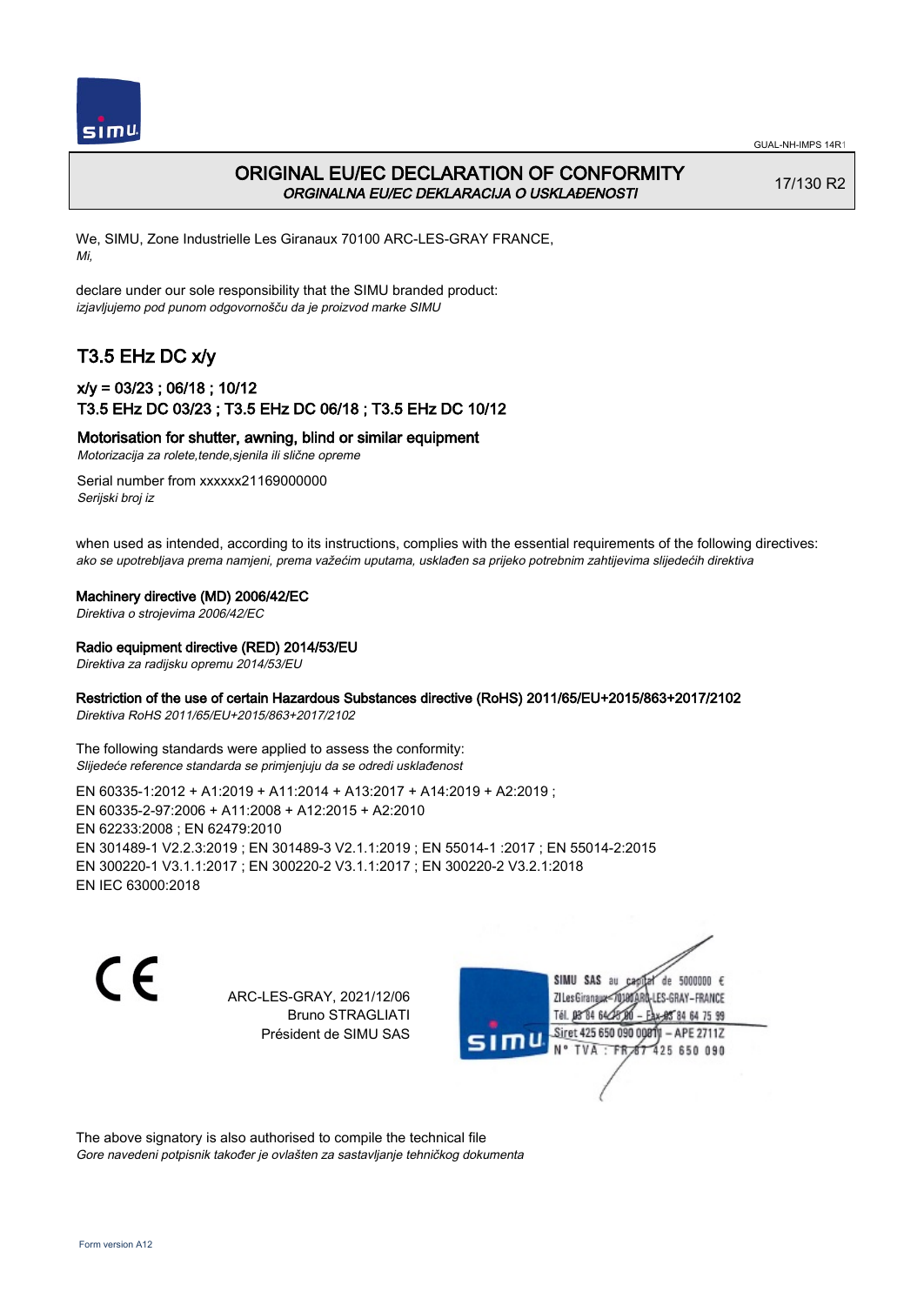

## ORIGINAL EU/EC DECLARATION OF CONFORMITY Eredeti EU/CE Megfelelőségi Nyilatkozat

17/130 R2

We, SIMU, Zone Industrielle Les Giranaux 70100 ARC-LES-GRAY FRANCE, Alulírott,

declare under our sole responsibility that the SIMU branded product: felelősségünk teljes tudatában kijelentjük, hogy a szóban forgó SIMU termék

# T3.5 EHz DC x/y

### x/y = 03/23 ; 06/18 ; 10/12 T3.5 EHz DC 03/23 ; T3.5 EHz DC 06/18 ; T3.5 EHz DC 10/12

Motorisation for shutter, awning, blind or similar equipment

Redőny, napellenző vagy hasonlószerkezetek motorizálása

Serial number from xxxxxx21169000000 Sorozatszámtól

when used as intended, according to its instructions, complies with the essential requirements of the following directives: megfelel, az alábbi irányelvekben megfogalmazott alapvető követelményeknek

#### Machinery directive (MD) 2006/42/EC

Gépekre vonatkozó irányelv 2006/42/EC

#### Radio equipment directive (RED) 2014/53/EU

A rádióberendezésekről szóló irányelv 2014/53/EU

### Restriction of the use of certain Hazardous Substances directive (RoHS) 2011/65/EU+2015/863+2017/2102

RoHS irányelv 2011/65/EU+2015/863+2017/2102

The following standards were applied to assess the conformity: A megfelelőség biztosításának érdekében az alábbi szabványok kerültek alkalmazásra

EN 60335‑1:2012 + A1:2019 + A11:2014 + A13:2017 + A14:2019 + A2:2019 ; EN 60335‑2‑97:2006 + A11:2008 + A12:2015 + A2:2010 EN 62233:2008 ; EN 62479:2010 EN 301489‑1 V2.2.3:2019 ; EN 301489‑3 V2.1.1:2019 ; EN 55014‑1 :2017 ; EN 55014‑2:2015 EN 300220‑1 V3.1.1:2017 ; EN 300220‑2 V3.1.1:2017 ; EN 300220‑2 V3.2.1:2018 EN IEC 63000:2018

C F

ARC-LES-GRAY, 2021/12/06 Bruno STRAGLIATI Président de SIMU SAS

de 5000000  $\epsilon$ SIMU SAS au ZI Les Giranaux< LES-GRAY-FRANCE Tél. 08 84 64 2 64 75 99 Siret 425 650 090 00811  $-$  APF 27117 125 650 090

The above signatory is also authorised to compile the technical file A fent említett aláíró is jogosult a műszaki dokumentáció összeállítására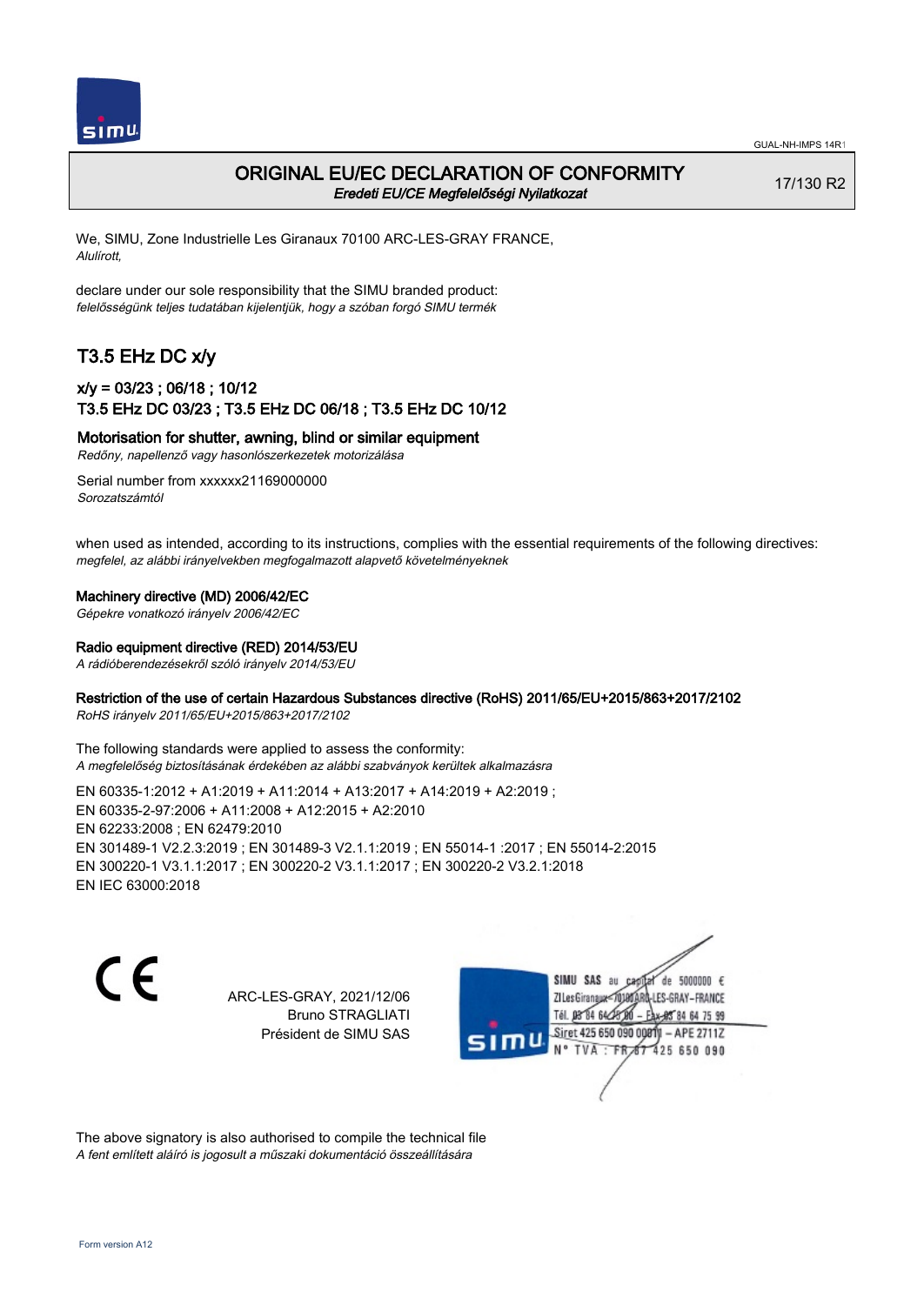

## ORIGINAL EU/EC DECLARATION OF CONFORMITY ORIGINALI ES/EB ATITIKTIES DEKLARACIJA

17/130 R2

We, SIMU, Zone Industrielle Les Giranaux 70100 ARC-LES-GRAY FRANCE, Mes,

declare under our sole responsibility that the SIMU branded product: atsakingai deklaruojame, kad SIMU kompanijos produktas

# T3.5 EHz DC x/y

## x/y = 03/23 ; 06/18 ; 10/12 T3.5 EHz DC 03/23 ; T3.5 EHz DC 06/18 ; T3.5 EHz DC 10/12

### Motorisation for shutter, awning, blind or similar equipment

Apsauginių žaliuzių, markizių, ritininių užuolaidų ir panašių gaminių automatizavimas

Serial number from xxxxxx21169000000 Serijos numeris nuo

when used as intended, according to its instructions, complies with the essential requirements of the following directives: naudojamas pagal paskirtį, pagal gamintojo instrukcijas, atitinka esminius šių Direktyvų reikalavimus

Machinery directive (MD) 2006/42/EC

Mašinų direktyva 2006/42/EC

### Radio equipment directive (RED) 2014/53/EU

Radijo ryšio įrenginių direktyva 2014/53/EU

#### Restriction of the use of certain Hazardous Substances directive (RoHS) 2011/65/EU+2015/863+2017/2102

PMNA (RoHS) direktyva 2011/65/EU+2015/863+2017/2102

The following standards were applied to assess the conformity: Įverinti deklaruojamą atitiktį buvo taikomi toliau nurodyti standartai

EN 60335‑1:2012 + A1:2019 + A11:2014 + A13:2017 + A14:2019 + A2:2019 ; EN 60335‑2‑97:2006 + A11:2008 + A12:2015 + A2:2010 EN 62233:2008 ; EN 62479:2010 EN 301489‑1 V2.2.3:2019 ; EN 301489‑3 V2.1.1:2019 ; EN 55014‑1 :2017 ; EN 55014‑2:2015 EN 300220‑1 V3.1.1:2017 ; EN 300220‑2 V3.1.1:2017 ; EN 300220‑2 V3.2.1:2018 EN IEC 63000:2018

C F

ARC-LES-GRAY, 2021/12/06 Bruno STRAGLIATI Président de SIMU SAS

de 5000000  $\epsilon$ SIMU SAS au ZI Les Giranaux-70180 LES-GRAY-FRANCE Tél. 08 R4 64 24 64 75 99 Siret 425 650 090 0081  $-$  APF 27117 **TVA · FR** 125 650 090

The above signatory is also authorised to compile the technical file Asmuo, pasirašęs šią deklaraciją, taip pat turi įgaliojimą sudaryti techninę bylą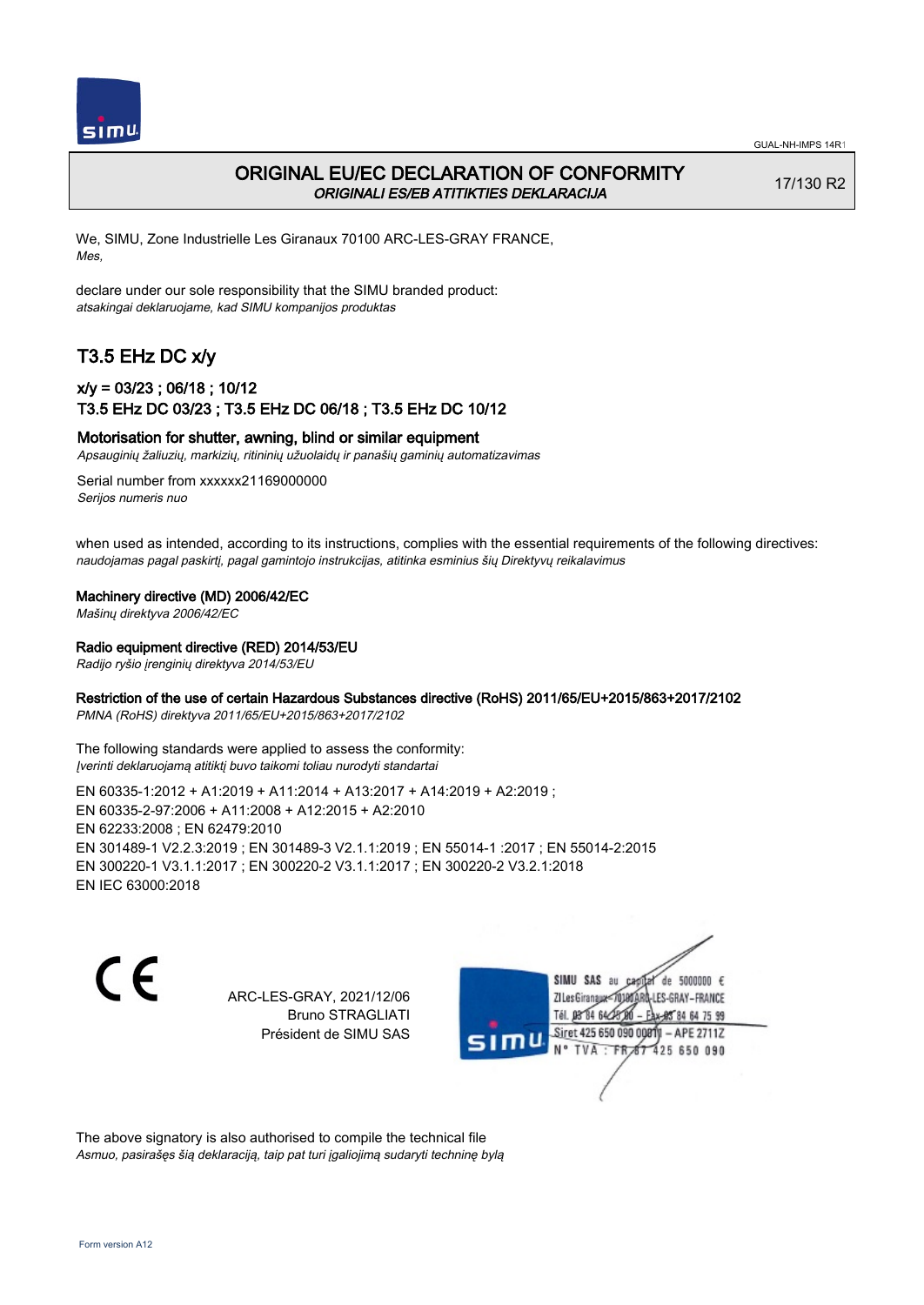

## ORIGINAL EU/EC DECLARATION OF CONFORMITY ES/EK ATBILSTĪBAS DEKLARĀCIJA

17/130 R2

We, SIMU, Zone Industrielle Les Giranaux 70100 ARC-LES-GRAY FRANCE, Mēs,

declare under our sole responsibility that the SIMU branded product: ar pilnu atbildību, apliecinām, ka SIMU zīmola produkti,

# T3.5 EHz DC x/y

## x/y = 03/23 ; 06/18 ; 10/12 T3.5 EHz DC 03/23 ; T3.5 EHz DC 06/18 ; T3.5 EHz DC 10/12

### Motorisation for shutter, awning, blind or similar equipment

Aizsargžalūziju, žalūziju, markīžu, aizkaru un līdzīgu gala produktu motorizēšana

Serial number from xxxxxx21169000000 sērijas numurs no

when used as intended, according to its instructions, complies with the essential requirements of the following directives: ja tie tiek lietoti saskaņā ar norādījumiem, atbilst šo direktīvu pamatprasībām

#### Machinery directive (MD) 2006/42/EC

Mašīnu Direktīva 2006/42/EC

#### Radio equipment directive (RED) 2014/53/EU

Direktīva par radioiekārtu pieejamību tirgū 2014/53/EU

#### Restriction of the use of certain Hazardous Substances directive (RoHS) 2011/65/EU+2015/863+2017/2102

RoHs Direktīva par dažādu bīstamu vielu izmantošanas ierobežošanu elektriskās un elektroniskās iekārtās 2011/65/EU+2015/863+2017/2102

The following standards were applied to assess the conformity: Atbilstības deklarācijas novērtēšanai tiek pielietoti sekojoši standarti

EN 60335‑1:2012 + A1:2019 + A11:2014 + A13:2017 + A14:2019 + A2:2019 ; EN 60335‑2‑97:2006 + A11:2008 + A12:2015 + A2:2010 EN 62233:2008 ; EN 62479:2010 EN 301489‑1 V2.2.3:2019 ; EN 301489‑3 V2.1.1:2019 ; EN 55014‑1 :2017 ; EN 55014‑2:2015 EN 300220‑1 V3.1.1:2017 ; EN 300220‑2 V3.1.1:2017 ; EN 300220‑2 V3.2.1:2018 EN IEC 63000:2018

 $\epsilon$ 

ARC-LES-GRAY, 2021/12/06 Bruno STRAGLIATI Président de SIMU SAS



The above signatory is also authorised to compile the technical file Iepriekš minētā persona ir pilnvarota sastādīt tehnisko dokumentāciju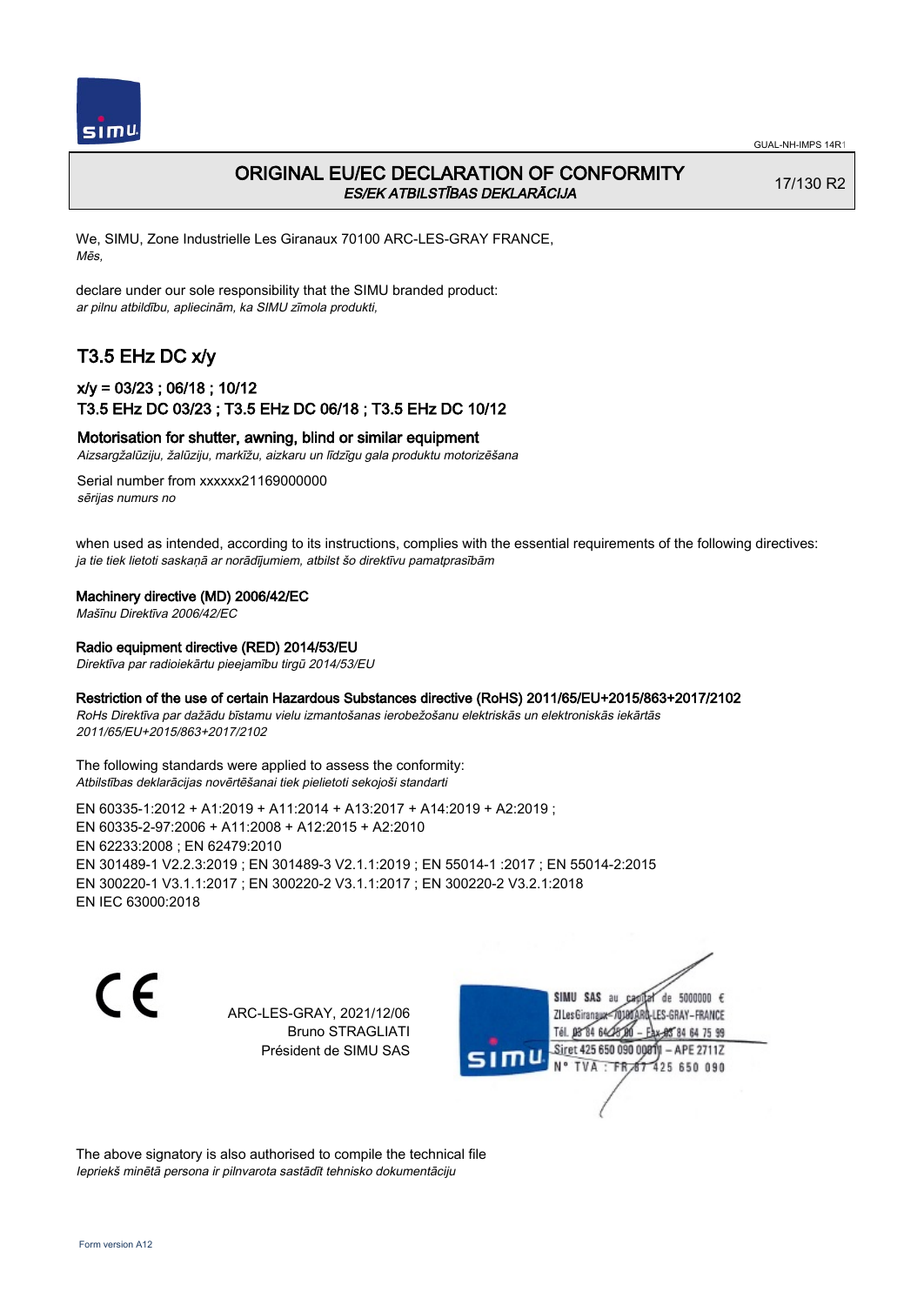

## ORIGINAL EU/EC DECLARATION OF CONFORMITY OORSPRONKELIJKE EU/EG-CONFORMITEITSVERKLARING

17/130 R2

We, SIMU, Zone Industrielle Les Giranaux 70100 ARC-LES-GRAY FRANCE, Wij,

declare under our sole responsibility that the SIMU branded product: verklaren op eigen verantwoordelijkheid dat het produkt van het SIMU

# T3.5 EHz DC x/y

## x/y = 03/23 ; 06/18 ; 10/12 T3.5 EHz DC 03/23 ; T3.5 EHz DC 06/18 ; T3.5 EHz DC 10/12

#### Motorisation for shutter, awning, blind or similar equipment

Motorisatie voor rolluiken, zonwering, screens of gelijkaardige toepassingen

Serial number from xxxxxx21169000000 Serienummer van

when used as intended, according to its instructions, complies with the essential requirements of the following directives: wanneer gebruikt voor de juiste toepassing voldoet aan de essentiële eisen van de volgende richtlijnen

#### Machinery directive (MD) 2006/42/EC

Machinerichtlijn 2006/42/EC

#### Radio equipment directive (RED) 2014/53/EU

Richtlijn radioapparatuur 2014/53/EU

### Restriction of the use of certain Hazardous Substances directive (RoHS) 2011/65/EU+2015/863+2017/2102

RoHS Richtlijn 2011/65/EU+2015/863+2017/2102

The following standards were applied to assess the conformity: De volgende referentiestandaarden worden toegepast om de overeenstemming te evalueren

EN 60335‑1:2012 + A1:2019 + A11:2014 + A13:2017 + A14:2019 + A2:2019 ; EN 60335‑2‑97:2006 + A11:2008 + A12:2015 + A2:2010 EN 62233:2008 ; EN 62479:2010 EN 301489‑1 V2.2.3:2019 ; EN 301489‑3 V2.1.1:2019 ; EN 55014‑1 :2017 ; EN 55014‑2:2015 EN 300220‑1 V3.1.1:2017 ; EN 300220‑2 V3.1.1:2017 ; EN 300220‑2 V3.2.1:2018 EN IEC 63000:2018

C F

ARC-LES-GRAY, 2021/12/06 Bruno STRAGLIATI Président de SIMU SAS

de 5000000  $\epsilon$ SIMU SAS au ZI Les Giranaux< LES-GRAY-FRANCE Tél. 08 R4 64 2 64 75 99 Siret 425 650 090 00811  $-$  APF 27117 125 650 090

The above signatory is also authorised to compile the technical file De bovengenoemde persoon is ook bevoegd om het technisch dossier samen te stellen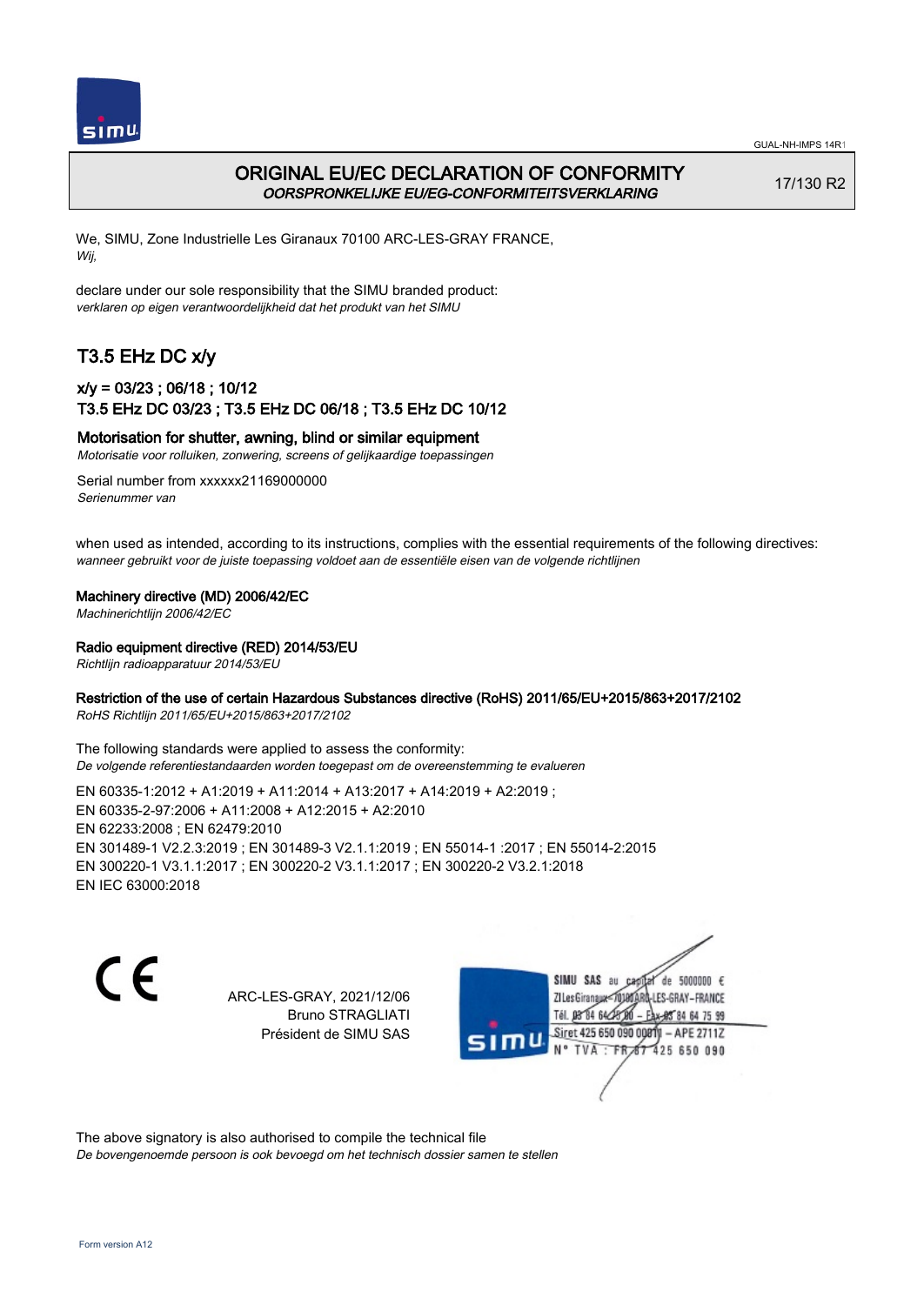

17/130 R2

## ORIGINAL EU/EC DECLARATION OF CONFORMITY ORIGINAL EU / CE - ERKLÆRING

We, SIMU, Zone Industrielle Les Giranaux 70100 ARC-LES-GRAY FRANCE, Vi,

declare under our sole responsibility that the SIMU branded product: erklærer under vårt eneansvar at SIMU merket produkt

# T3.5 EHz DC x/y

## x/y = 03/23 ; 06/18 ; 10/12 T3.5 EHz DC 03/23 ; T3.5 EHz DC 06/18 ; T3.5 EHz DC 10/12

Motorisation for shutter, awning, blind or similar equipment

Motorisering for marksier, screens, persienner eller lignende utstyr

Serial number from xxxxxx21169000000 Serienummer fra

when used as intended, according to its instructions, complies with the essential requirements of the following directives: når de brukes som forutsatt, i henhold til sin instruks, i samsvar med de grunnlegende kravene i følgende direktiver

### Machinery directive (MD) 2006/42/EC

Maskindirektivet 2006/42/EC

Radio equipment directive (RED) 2014/53/EU

Radioutstyr direktivet 2014/53/EU

### Restriction of the use of certain Hazardous Substances directive (RoHS) 2011/65/EU+2015/863+2017/2102

RoHS-direktivet 2011/65/EU+2015/863+2017/2102

The following standards were applied to assess the conformity: Følgende referansestandarder ble brukt for å vurdere samsvar

EN 60335‑1:2012 + A1:2019 + A11:2014 + A13:2017 + A14:2019 + A2:2019 ; EN 60335‑2‑97:2006 + A11:2008 + A12:2015 + A2:2010 EN 62233:2008 ; EN 62479:2010 EN 301489‑1 V2.2.3:2019 ; EN 301489‑3 V2.1.1:2019 ; EN 55014‑1 :2017 ; EN 55014‑2:2015 EN 300220‑1 V3.1.1:2017 ; EN 300220‑2 V3.1.1:2017 ; EN 300220‑2 V3.2.1:2018 EN IEC 63000:2018

CE

ARC-LES-GRAY, 2021/12/06 Bruno STRAGLIATI Président de SIMU SAS

de 5000000  $\epsilon$ SIMU SAS au ZI Les Giranaux< LES-GRAY-FRANCE Tél. 08 84 64 2 64 75 99 Siret 425 650 090 00811  $-$  APF 27117 125 650 090

The above signatory is also authorised to compile the technical file Ovennevnte underskrevet fullmakt til å utarbeide den tekniske dokumentasjonen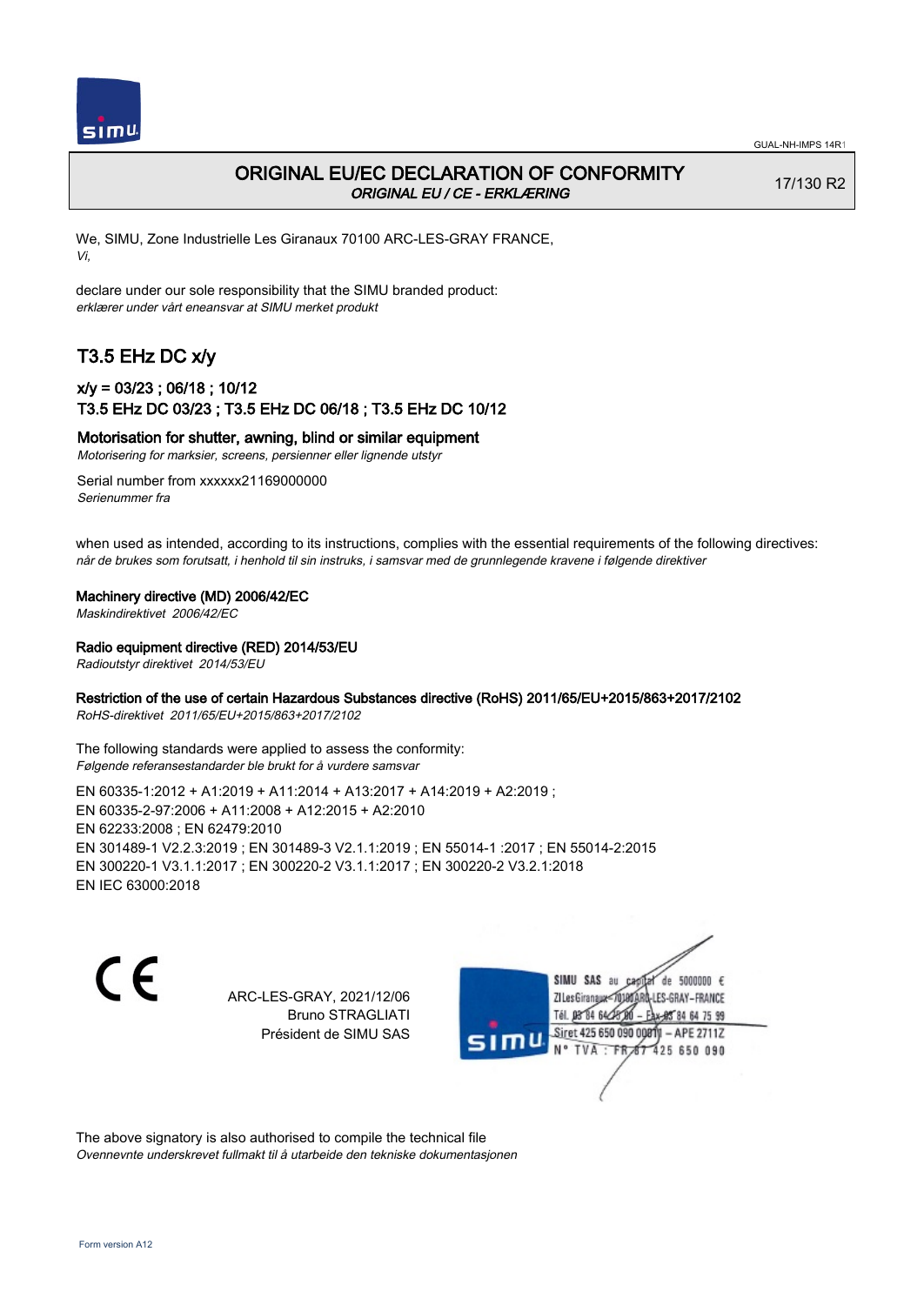

## ORIGINAL EU/EC DECLARATION OF CONFORMITY ORYGINALNA DEKLARACJA ZGODNOŚCI UE/WE

17/130 R2

We, SIMU, Zone Industrielle Les Giranaux 70100 ARC-LES-GRAY FRANCE, My,

declare under our sole responsibility that the SIMU branded product: deklarujemy z pełną odpowiedzialnością, że produkt oznaczony marką SIMU

# T3.5 EHz DC x/y

## x/y = 03/23 ; 06/18 ; 10/12 T3.5 EHz DC 03/23 ; T3.5 EHz DC 06/18 ; T3.5 EHz DC 10/12

### Motorisation for shutter, awning, blind or similar equipment

Wyposażenie w napęd rolety, markizy, osłony przeciwsłonecznej lub podobnego urządzenia

Serial number from xxxxxx21169000000 z numerem seryjnym od

when used as intended, according to its instructions, complies with the essential requirements of the following directives: gdy jest używany zgodnie z przeznaczeniem i instrukcjami, spełnia podstawowe wymagania następujących Dyrektyw

Machinery directive (MD) 2006/42/EC

Dyrektywa maszynowa 2006/42/EC

#### Radio equipment directive (RED) 2014/53/EU

Dyrektywa o urządzeniach radiowych 2014/53/EU

#### Restriction of the use of certain Hazardous Substances directive (RoHS) 2011/65/EU+2015/863+2017/2102

Dyrektywa RoHS 2011/65/EU+2015/863+2017/2102

The following standards were applied to assess the conformity: Do oceny zgodności zostały zastosowane następujące normy

EN 60335‑1:2012 + A1:2019 + A11:2014 + A13:2017 + A14:2019 + A2:2019 ; EN 60335‑2‑97:2006 + A11:2008 + A12:2015 + A2:2010 EN 62233:2008 ; EN 62479:2010 EN 301489‑1 V2.2.3:2019 ; EN 301489‑3 V2.1.1:2019 ; EN 55014‑1 :2017 ; EN 55014‑2:2015 EN 300220‑1 V3.1.1:2017 ; EN 300220‑2 V3.1.1:2017 ; EN 300220‑2 V3.2.1:2018 EN IEC 63000:2018

C F

ARC-LES-GRAY, 2021/12/06 Bruno STRAGLIATI Président de SIMU SAS

de 5000000  $\epsilon$ SIMU SAS au ZI Les Giranaux-70180 LES-GRAY-FRANCE Tél. 08 R4 64 2 64 75 99 Siret 425 650 090 00811  $-$  APF 27117 125 650 090

The above signatory is also authorised to compile the technical file Osoba wskazana powyżej jest również upoważniony do przygotowania dokumentacji technicznej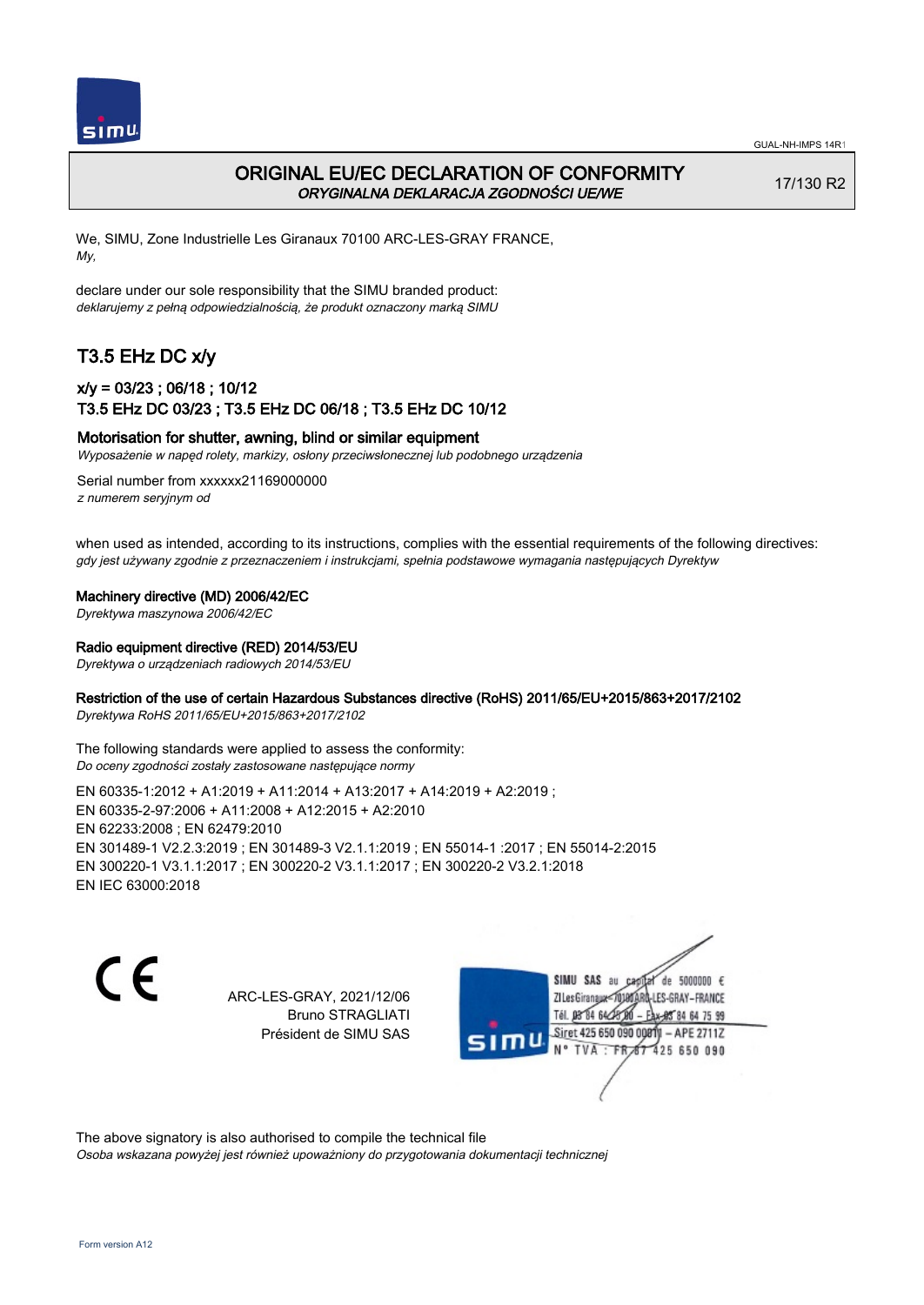

## ORIGINAL EU/EC DECLARATION OF CONFORMITY DECLARAÇÃO UE/CE DE CONFORMIDADE ORIGINAL

17/130 R2

We, SIMU, Zone Industrielle Les Giranaux 70100 ARC-LES-GRAY FRANCE, Nós,

declare under our sole responsibility that the SIMU branded product: declaramos sob nossa única responsabilidade que o dispositivo marca SIMU

# T3.5 EHz DC x/y

### x/y = 03/23 ; 06/18 ; 10/12 T3.5 EHz DC 03/23 ; T3.5 EHz DC 06/18 ; T3.5 EHz DC 10/12

#### Motorisation for shutter, awning, blind or similar equipment

Motorização para toldo, persiana, estore, cortina ou equipamento parecido

Serial number from xxxxxx21169000000 Número de série desde

when used as intended, according to its instructions, complies with the essential requirements of the following directives: Quando utilizado de acordo com sua a aplicação, segundo as suas instruções, cumpre os requisitos essenciais das seguintes diretivas

Machinery directive (MD) 2006/42/EC

Diretiva Máquinas 2006/42/EC

#### Radio equipment directive (RED) 2014/53/EU

Diretiva equipamentos de rádio 2014/53/EU

### Restriction of the use of certain Hazardous Substances directive (RoHS) 2011/65/EU+2015/863+2017/2102

Diretiva RoHS 2011/65/EU+2015/863+2017/2102

The following standards were applied to assess the conformity: As normas de referência apresentadas em seguida foram aplicadas para avaliar a conformidade

EN 60335‑1:2012 + A1:2019 + A11:2014 + A13:2017 + A14:2019 + A2:2019 ; EN 60335‑2‑97:2006 + A11:2008 + A12:2015 + A2:2010 EN 62233:2008 ; EN 62479:2010 EN 301489‑1 V2.2.3:2019 ; EN 301489‑3 V2.1.1:2019 ; EN 55014‑1 :2017 ; EN 55014‑2:2015 EN 300220‑1 V3.1.1:2017 ; EN 300220‑2 V3.1.1:2017 ; EN 300220‑2 V3.2.1:2018 EN IEC 63000:2018

C F

ARC-LES-GRAY, 2021/12/06 Bruno STRAGLIATI Président de SIMU SAS

de 5000000  $\epsilon$ SIMU SAS au ZI Les Giranaux< ES-GRAY-FRANCE Tél. 08 84 64 2 64 75 99 Siret 425 650 090 00811  $-$  APF 27117 125 650 090

The above signatory is also authorised to compile the technical file A pessoa nomeada acima também está autorizada a compilar o processo técnico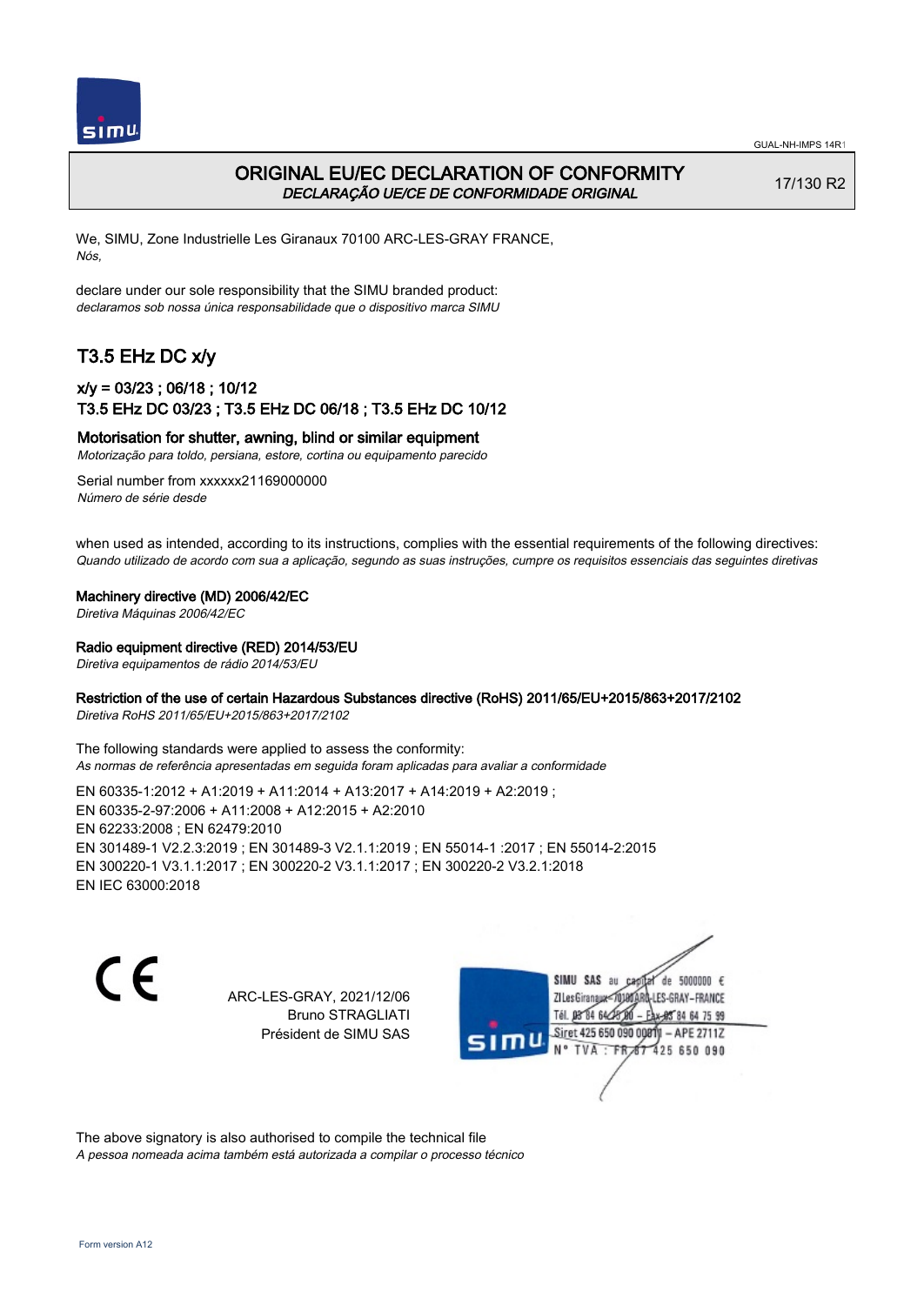

## ORIGINAL EU/EC DECLARATION OF CONFORMITY ORIGINAL EU/EC DECLARAIE DE CONFORMITATE

17/130 R2

We, SIMU, Zone Industrielle Les Giranaux 70100 ARC-LES-GRAY FRANCE, Noi,

declare under our sole responsibility that the SIMU branded product: declarăm pe propria răspundere că produsele marca SIMU

# T3.5 EHz DC x/y

## x/y = 03/23 ; 06/18 ; 10/12 T3.5 EHz DC 03/23 ; T3.5 EHz DC 06/18 ; T3.5 EHz DC 10/12

#### Motorisation for shutter, awning, blind or similar equipment

Motorizări pentru rulou, marchiză, perdea sau echipament similar

Serial number from xxxxxx21169000000 Numărul de serie din

when used as intended, according to its instructions, complies with the essential requirements of the following directives: utilizate conform destinaiei lor, aa cum este descris în manualul de utilizare, sunt în conformitate cu cerinele eseniale ale următoarelor directive

#### Machinery directive (MD) 2006/42/EC

Directiva privind echipamentele tehnice 2006/42/EC

#### Radio equipment directive (RED) 2014/53/EU

Directiva privind echipamentele radio 2014/53/EU

#### Restriction of the use of certain Hazardous Substances directive (RoHS) 2011/65/EU+2015/863+2017/2102

Directiva RoHS 2011/65/EU+2015/863+2017/2102

The following standards were applied to assess the conformity: Următoarele standarde de referină au fost aplicate pentru respectarea conformităii

EN 60335‑1:2012 + A1:2019 + A11:2014 + A13:2017 + A14:2019 + A2:2019 ; EN 60335‑2‑97:2006 + A11:2008 + A12:2015 + A2:2010 EN 62233:2008 ; EN 62479:2010 EN 301489‑1 V2.2.3:2019 ; EN 301489‑3 V2.1.1:2019 ; EN 55014‑1 :2017 ; EN 55014‑2:2015 EN 300220‑1 V3.1.1:2017 ; EN 300220‑2 V3.1.1:2017 ; EN 300220‑2 V3.2.1:2018 EN IEC 63000:2018

 $\epsilon$ 

ARC-LES-GRAY, 2021/12/06 Bruno STRAGLIATI Président de SIMU SAS



The above signatory is also authorised to compile the technical file Semnatarul de mai sus este, de asemenea, autorizat să întocmească dosarul tehnic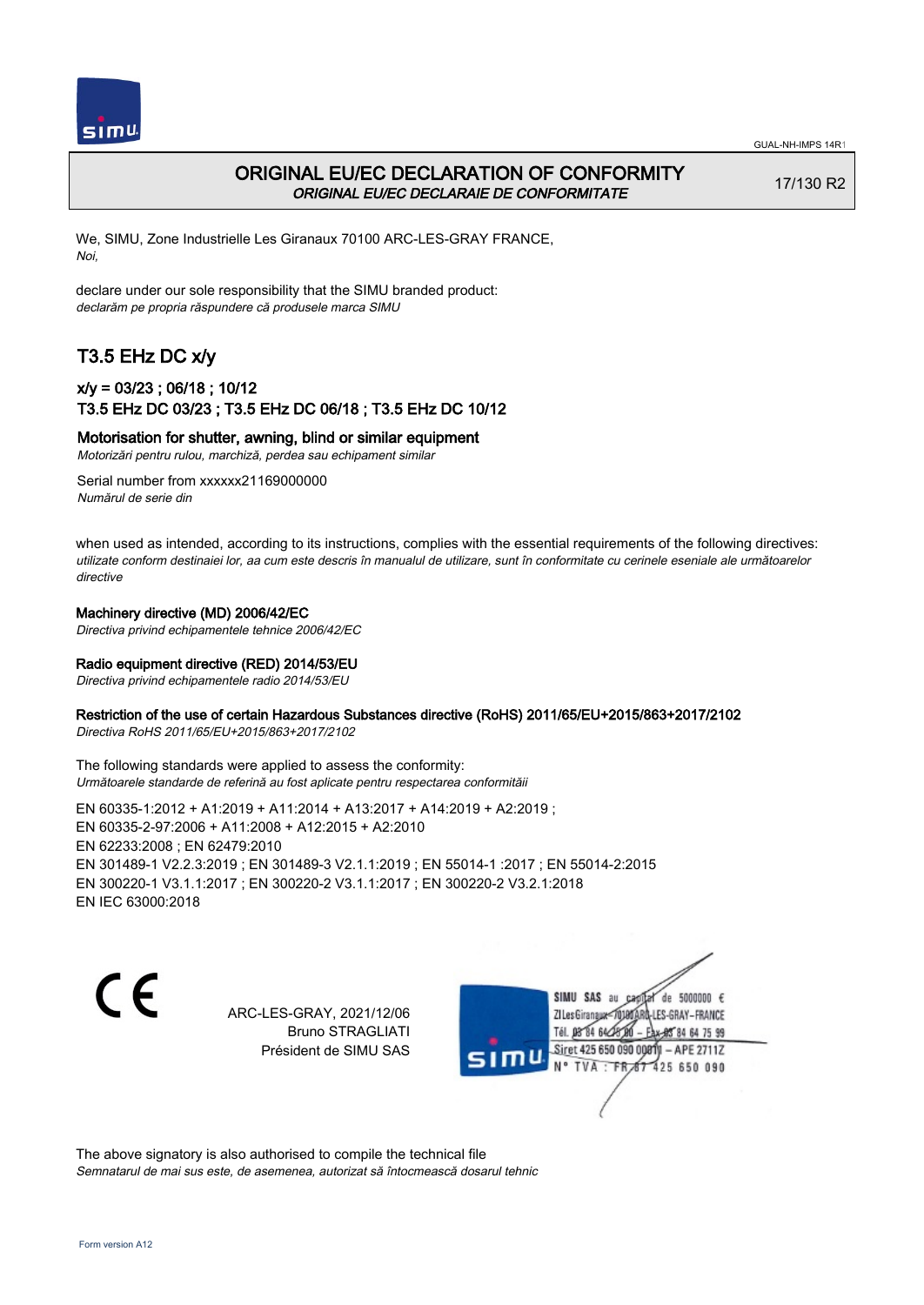

## ORIGINAL EU/EC DECLARATION OF CONFORMITY ORIGINAL EU/EG-FÖRSÄKRAN OM ÖVERENSSTÄMMELSE

17/130 R2

We, SIMU, Zone Industrielle Les Giranaux 70100 ARC-LES-GRAY FRANCE, Vi,

declare under our sole responsibility that the SIMU branded product: försäkrar på eget ansvar att produkten av varumärket SIMU

# T3.5 EHz DC x/y

## x/y = 03/23 ; 06/18 ; 10/12 T3.5 EHz DC 03/23 ; T3.5 EHz DC 06/18 ; T3.5 EHz DC 10/12

Motorisation for shutter, awning, blind or similar equipment

Motorisering för jalusi, markis, rullgardin eller liknande produkter

Serial number from xxxxxx21169000000 Serienumret från

when used as intended, according to its instructions, complies with the essential requirements of the following directives: uppfyller de grundläggande kraven i följande direktiv när den används på det sätt som avses, i enlighet med bruksanvisningen

#### Machinery directive (MD) 2006/42/EC

Maskindirektivet 2006/42/EC

#### Radio equipment directive (RED) 2014/53/EU

Direktivet om radioutrustning 2014/53/EU

### Restriction of the use of certain Hazardous Substances directive (RoHS) 2011/65/EU+2015/863+2017/2102

RoHS-direktivet 2011/65/EU+2015/863+2017/2102

The following standards were applied to assess the conformity: Följande referensnormer har tillämpats för att göra en bedömning av överensstämmelsen

EN 60335‑1:2012 + A1:2019 + A11:2014 + A13:2017 + A14:2019 + A2:2019 ; EN 60335‑2‑97:2006 + A11:2008 + A12:2015 + A2:2010 EN 62233:2008 ; EN 62479:2010 EN 301489‑1 V2.2.3:2019 ; EN 301489‑3 V2.1.1:2019 ; EN 55014‑1 :2017 ; EN 55014‑2:2015 EN 300220‑1 V3.1.1:2017 ; EN 300220‑2 V3.1.1:2017 ; EN 300220‑2 V3.2.1:2018 EN IEC 63000:2018

C F

ARC-LES-GRAY, 2021/12/06 Bruno STRAGLIATI Président de SIMU SAS

de 5000000  $\epsilon$ SIMU SAS au ZI Les Giranaux<sup>2</sup> ES-GRAY-FRANCE Tél. 08 84 64 2 64 75 99 Siret 425 650 090 00811  $-$  APF 27117 125 650 090

The above signatory is also authorised to compile the technical file

Den person som anges ovan är också behörig att ställa samman den tekniska dokumentationen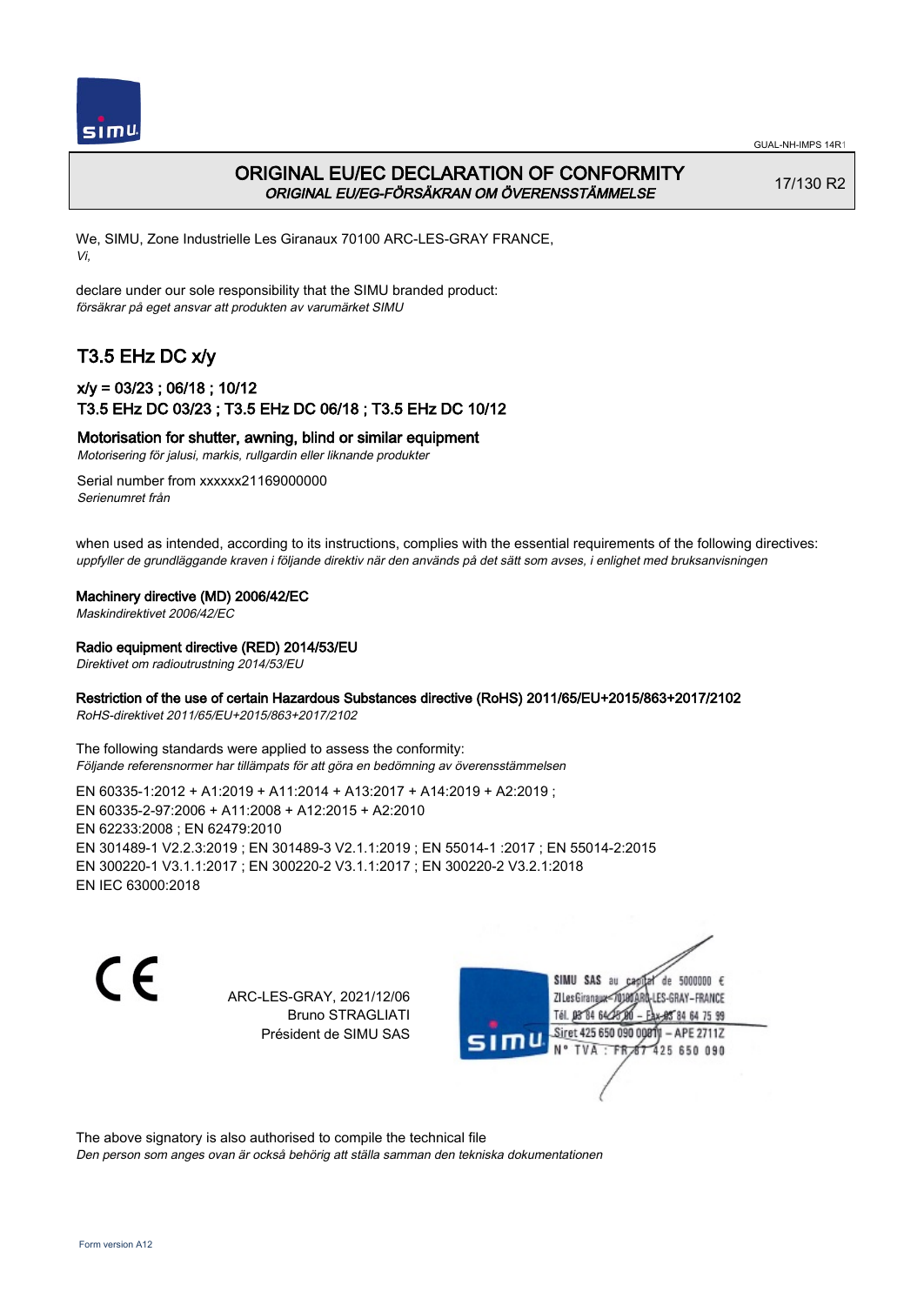

## ORIGINAL EU/EC DECLARATION OF CONFORMITY ORIGINÁLNE VYHLÁSENIE EU/ES O ZHODE

17/130 R2

We, SIMU, Zone Industrielle Les Giranaux 70100 ARC-LES-GRAY FRANCE, My,

declare under our sole responsibility that the SIMU branded product: vyhlasujeme na svoju výlučnú zodpovednosť, že výrobok značky SIMU

# T3.5 EHz DC x/y

## x/y = 03/23 ; 06/18 ; 10/12 T3.5 EHz DC 03/23 ; T3.5 EHz DC 06/18 ; T3.5 EHz DC 10/12

Motorisation for shutter, awning, blind or similar equipment

Pohon pre rolety, markízy, clony alebo podobné zariadenia

Serial number from xxxxxx21169000000 Seriové číslo od

when used as intended, according to its instructions, complies with the essential requirements of the following directives: ak je používaný v súlade s účelom použitia a s návodom, spĺňa základné požiadavky týchto smerníc

#### Machinery directive (MD) 2006/42/EC

Smernica o strojových zariadeniach 2006/42/EC

#### Radio equipment directive (RED) 2014/53/EU

Smernica o sprístupňovaniu rádiových zariadení na trhu 2014/53/EU

#### Restriction of the use of certain Hazardous Substances directive (RoHS) 2011/65/EU+2015/863+2017/2102

Smernica o obmedzení používania určitých nebezpečných látok v elektrických a elektronických zariadeniach 2011/65/EU+2015/863+2017/2102

#### The following standards were applied to assess the conformity: Pre posúdenie zhody boli použité následujúce normy

EN 60335‑1:2012 + A1:2019 + A11:2014 + A13:2017 + A14:2019 + A2:2019 ; EN 60335‑2‑97:2006 + A11:2008 + A12:2015 + A2:2010 EN 62233:2008 ; EN 62479:2010 EN 301489‑1 V2.2.3:2019 ; EN 301489‑3 V2.1.1:2019 ; EN 55014‑1 :2017 ; EN 55014‑2:2015 EN 300220‑1 V3.1.1:2017 ; EN 300220‑2 V3.1.1:2017 ; EN 300220‑2 V3.2.1:2018 EN IEC 63000:2018

 $\epsilon$ 

ARC-LES-GRAY, 2021/12/06 Bruno STRAGLIATI Président de SIMU SAS



The above signatory is also authorised to compile the technical file uvedená osoba je tiež osoba zodpovedná za vypracovanie technickej dokumentácie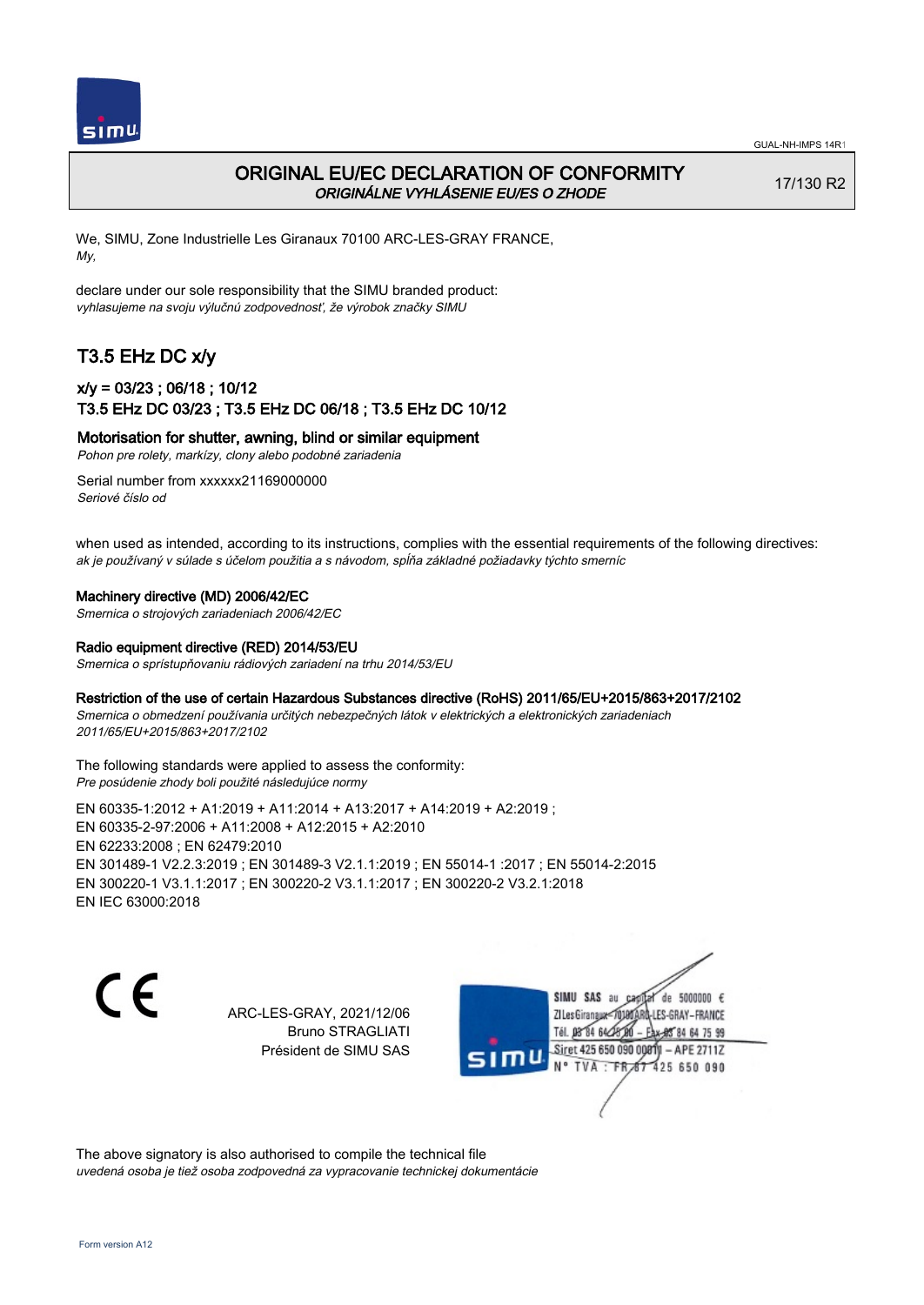

## ORIGINAL EU/EC DECLARATION OF CONFORMITY IZJAVA O SKLADNOSTI / IZJAVA O LASTNOSTIH

17/130 R2

We, SIMU, Zone Industrielle Les Giranaux 70100 ARC-LES-GRAY FRANCE, Mi,

declare under our sole responsibility that the SIMU branded product: S polno odgovornostjo izjavljamo, da izdelki blagovne znamke SIMU

# T3.5 EHz DC x/y

## x/y = 03/23 ; 06/18 ; 10/12 T3.5 EHz DC 03/23 ; T3.5 EHz DC 06/18 ; T3.5 EHz DC 10/12

Motorisation for shutter, awning, blind or similar equipment

Motorizacija rolet, žaluzij, senčnikov in podobne opreme

Serial number from xxxxxx21169000000 'Serijska številka

when used as intended, according to its instructions, complies with the essential requirements of the following directives: ko se uporabljajo v skladu z namembnostjo in navodili, ustrezajo bistvenim zahtevam naslednjih direktiv

#### Machinery directive (MD) 2006/42/EC

Direktiva o strojih 2006/42/EC

#### Radio equipment directive (RED) 2014/53/EU

Ditrektiva o Radijski opremi 2014/53/EU

### Restriction of the use of certain Hazardous Substances directive (RoHS) 2011/65/EU+2015/863+2017/2102

Direktiva RoHS 2011/65/EU+2015/863+2017/2102

The following standards were applied to assess the conformity: Za preverjanje skladnosti so bili uporabljeni naslednji standardi

EN 60335‑1:2012 + A1:2019 + A11:2014 + A13:2017 + A14:2019 + A2:2019 ; EN 60335‑2‑97:2006 + A11:2008 + A12:2015 + A2:2010 EN 62233:2008 ; EN 62479:2010 EN 301489‑1 V2.2.3:2019 ; EN 301489‑3 V2.1.1:2019 ; EN 55014‑1 :2017 ; EN 55014‑2:2015 EN 300220‑1 V3.1.1:2017 ; EN 300220‑2 V3.1.1:2017 ; EN 300220‑2 V3.2.1:2018 EN IEC 63000:2018

C F

ARC-LES-GRAY, 2021/12/06 Bruno STRAGLIATI Président de SIMU SAS

de 5000000  $\epsilon$ SIMU SAS au ZI Les Giranaux</01 LES-GRAY-FRANCE Tél. 08 R4 64 2 64 75 99 Siret 425 650 090 0081  $-$  APF 27117 125 650 090

The above signatory is also authorised to compile the technical file Podpisnik, naveden zgoraj, je pooblaščen tudi za pripravo tehnične dokumentacije